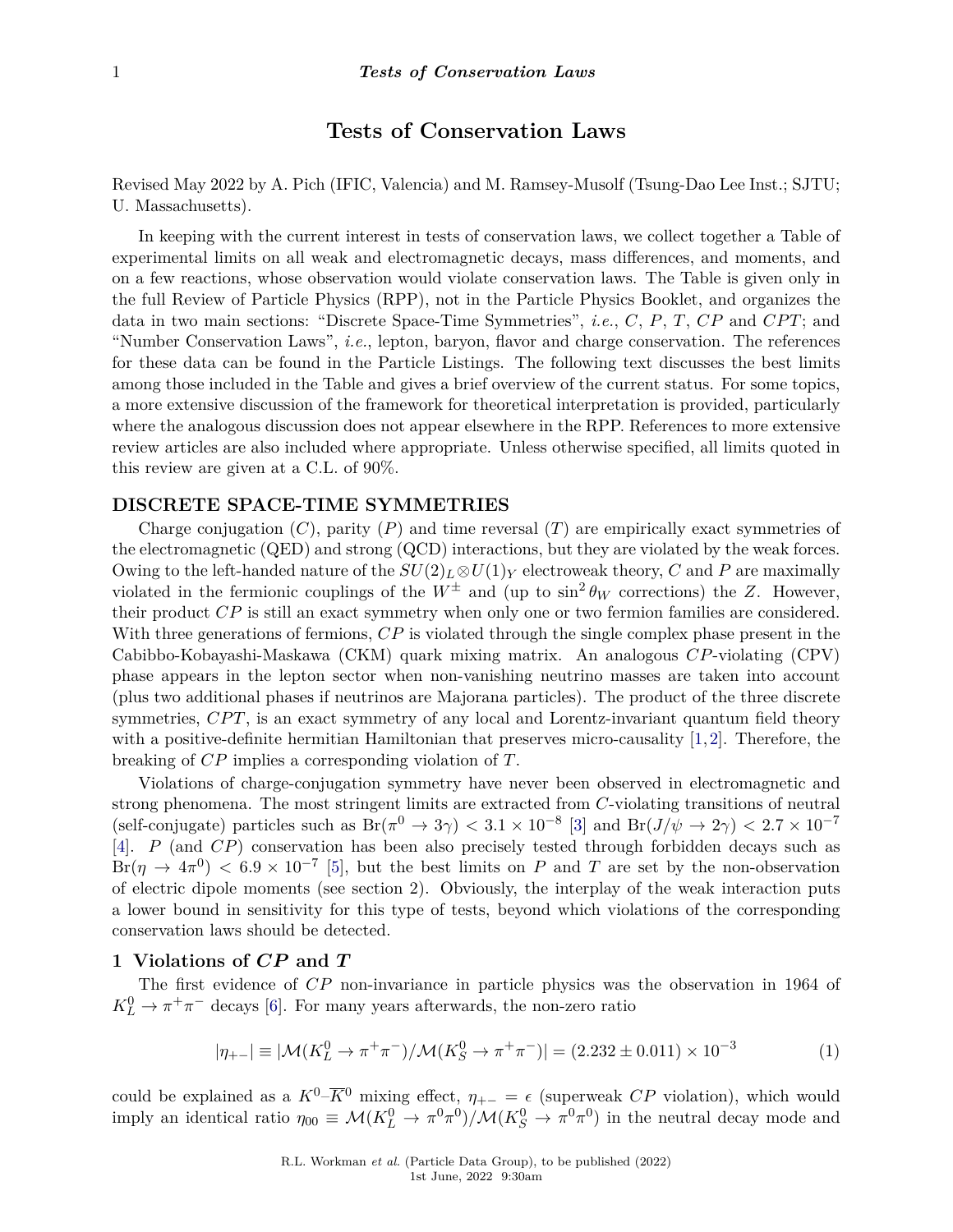successfully predicts the observed *CPV* semileptonic asymmetry  $(A_L(e) \approx 2 \text{Re } \epsilon)$ 

$$
A_L(e) \equiv \frac{\Gamma(K_L^0 \to \pi^- e^+ \nu_e) - \Gamma(K_L^0 \to \pi^+ e^- \bar{\nu}_e)}{\Gamma(K_L^0 \to \pi^- e^+ \nu_e) + \Gamma(K_L^0 \to \pi^+ e^- \bar{\nu}_e)} = (3.34 \pm 0.07) \times 10^{-3} \,. \tag{2}
$$

A tiny difference between  $\eta_{+-}$  and  $\eta_{00}$  was reported for the first time in 1988 by the CERN NA31 collaboration [\[7\]](#page-15-6), and later established at the  $7.2\sigma$  level with the full data samples from the NA31 [\[8\]](#page-15-7), E731 [\[9\]](#page-15-8), NA48 [\[10\]](#page-15-9) and KTeV [\[11\]](#page-15-10) experiments:

$$
Re(\epsilon'/\epsilon) = \frac{1}{3} (1 - |\eta_{00}/\eta_{+-}|) = (1.66 \pm 0.23) \times 10^{-3}.
$$
 (3)

This important measurement confirmed that *CP* violation is associated with a *∆S* = 1 transition, as predicted by the CKM mechanism. The Standard Model (SM) prediction,  $\text{Re}(\epsilon'/\epsilon) = (1.4 \pm 0.5) \times$  $10^{-3}$  [\[12–](#page-15-11)[14\]](#page-15-12), is in good agreement with the measured ratio, although the theoretical uncertainty is unfortunately large.

Much larger *CP* asymmetries have been later measured in *B* meson decays, many of them involving the interference between  $B^0$ – $\overline{B}^0$  mixing and the decay amplitude. They provide many successful tests of the CKM unitarity structure, validating the SM mechanism of *CP* violation (see the review on *CP* violation in the quark sector). Prominent signals of direct *CP* violation have been also clearly established in several  $B^{\pm}$ ,  $B_d^0$  and  $B_s^0$  decays, and, very recently, in charm decays [\[15\]](#page-15-13):

$$
\Delta a_{CP}^{\text{dir}} \equiv a_{CP}^{\text{dir}}(D^0 \to K^+K^-) - a_{CP}^{\text{dir}}(D^0 \to \pi^+\pi^-) = (-15.7 \pm 2.9) \times 10^{-4} \,. \tag{4}
$$

These direct *CP* asymmetries necessarily involve the presence of a strong phase-shift difference between (at least) two interfering amplitudes, which makes very challenging to perform reliable SM predictions for heavy-flavored mesons.

Global fits to neutrino oscillation data provide some hints of a non-zero mixing phase [\[16,](#page-15-14) [17\]](#page-15-15). Although the statistical significance is not yet compelling, they suggest that *CP*-violation effects in neutrino oscillations could be large (see the review on neutrino masses, mixings and oscillations). The future DUNE and Hyper-Kamiokande experiments are expected to confirm the presence of *CP* violation in the lepton sector or constrain the phase in the leptonic mixing matrix to be smaller than  $O(10^{\circ})$ .

While *CP* violation implies a breaking of time-reversal symmetry, direct tests of *T* violation are much more difficult. The CPLEAR experiment observed longtime ago a non-zero difference between the oscillation probabilities of  $K^0 \to \overline{K}{}^0$  and  $\overline{K}{}^0 \to K^0$  [\[18\]](#page-15-16). Initial neutral kaons with defined strangeness were produced from proton-antiproton annihilations at rest,  $p\bar{p} \to K^-\pi^+K^0, K^+\pi^-\overline{K}^0$ , and tagged by the accompanying charged kaon, while the strangeness of the final neutral kaon was identified through its semileptonic decay:  $K^0 \to e^+ \pi^- \nu_e$ ,  $\overline{K}{}^0 \to e^- \pi^+ \bar{\nu}_e$ . The average asymmetry over the time interval from 1 to 20  $K_S^0$  lifetimes was found to be different from zero at  $4\sigma$  [\[18\]](#page-15-16):

$$
\frac{R[\overline{K}^0(t=0) \to e^+\pi^-\nu_e(t)] - R[K^0(t=0) \to e^-\pi^+\bar{\nu}_e(t)]}{R[\overline{K}^0(t=0) \to e^+\pi^-\nu_e(t)] + R[K^0(t=0) \to e^-\pi^+\bar{\nu}_e(t)]} = (6.6 \pm 1.3 \pm 1.0) \times 10^{-3}.
$$
 (5)

Since this asymmetry violates also *CP*, its interpretation as direct evidence of *T* violation requires a detailed analysis of the underlying  $K^0-\overline{K}^0$  mixing process [\[19](#page-15-17)[–21\]](#page-15-18).

More recently, the exchange of initial and final states has been made possible in *B* decays, taking advantage of the entanglement of the two daughter mesons produced in the decay  $\Upsilon(4S) \rightarrow B\overline{B}$ which allows for both flavor  $(B^0 \to \ell^+ X, \ \overline{B}^0 \to \ell^- X)$  and  $CP (B_+ \to J/\psi K_L^0, \ B_- \to J/\psi K_S^0)$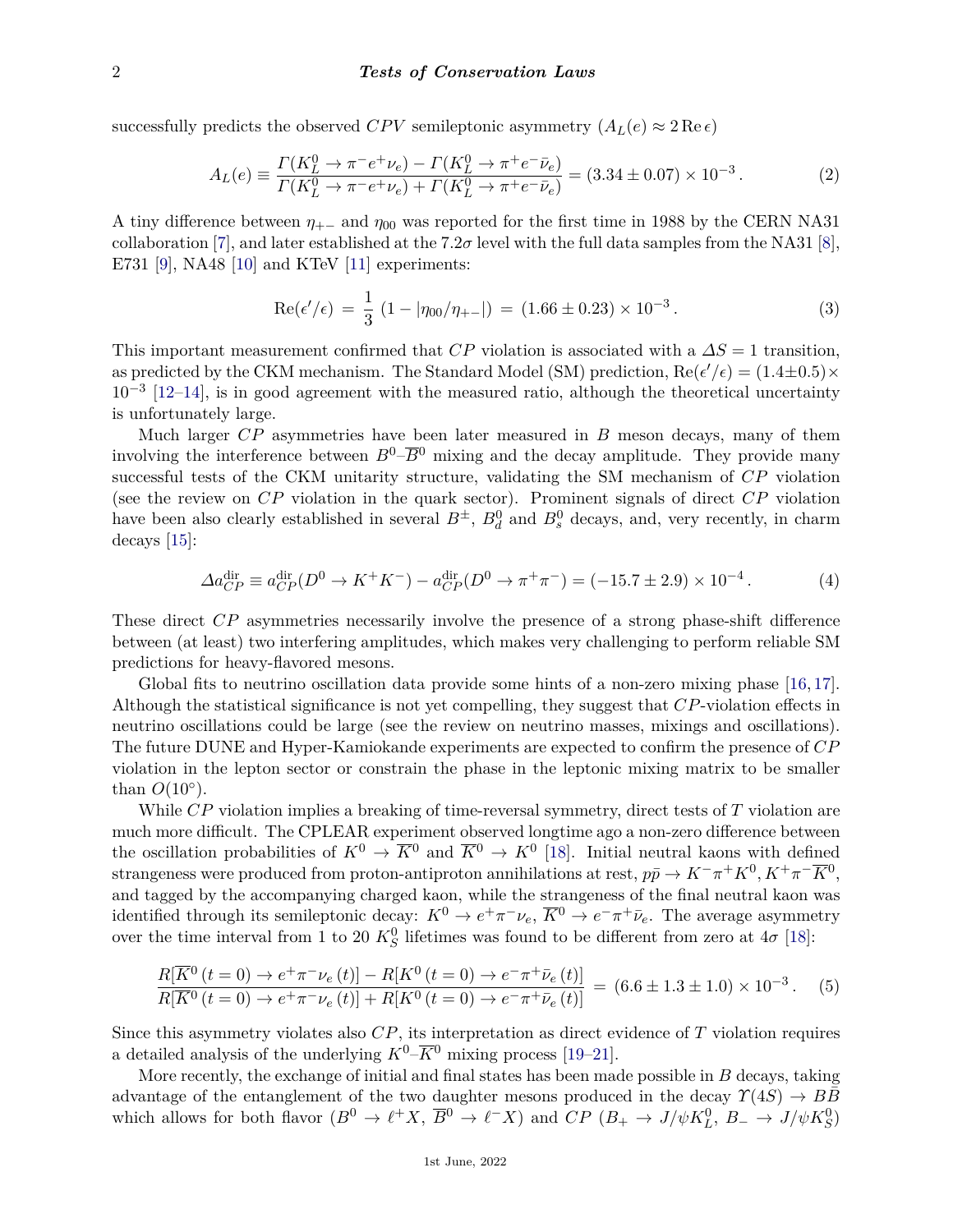

solid lines) [\[25\]](#page-16-0). The two-dimensional contours correspond to  $1 - CL = 0.317, 4.55 \times 10^{-2}, 2.70 \times 10^{-3}$  6.33 × 10<sup>-5</sup>, 5.73 × 10<sup>-7</sup>, and 1.97 × 10<sup>-9</sup>. The limit indicates the *T* invariant point and  $\alpha$  red square) and two-dimensional  $\alpha$  contours for  $\alpha$  in  $\alpha$  is  $\alpha$ **Figure 1:** Measured values of  $\Delta S_T^+$ ,  $\Delta C_T^+$  (blue point, dashed lines) and  $\Delta S_T^-$ ,  $\Delta C_T^-$  (red square,  $10^{-3}$ ,  $6.33 \times 10^{-5}$ ,  $5.73 \times 10^{-7}$ , and  $1.97 \times 10^{-9}$ . The  $+$  sign indicates the *T*-invariant point.

tagging. Selecting events where one *B* candidate is reconstructed in a *CP* eigenstate and the flavor of the other *B* is identified, one can compare the rates of the  $\overline{B}^0 \to B_{\pm}$  and  $B^0 \to B_{\pm}$  transitions with their *T*-reversed  $B_{+} \to \overline{B}^0$  and  $B_{+} \to B^0$  processes, as a function of the time difference  $\Delta t$  between the two B decays [\[22–](#page-15-19)24]. Neglecting the small width difference between the two  $\frac{\partial Q}{\partial d}$  mass eigenstates, each of these eight transitions has a time-dependent decay rate of the form  $-\Gamma_d \Delta t$  {1+ $S^{\pm}$ } sin  $(\Delta m_d \Delta t) + C^{\pm}$ } cos $(\Delta m_d \Delta t)$ }, where  $\Gamma_d$  is the average decay width.  $\Delta m_d$  the  $e^{-T_d\Delta t} \{1 + S_{\alpha,\beta}^{\pm} \sin(\Delta m_d\Delta t) + C_{\alpha,\beta}^{\pm} \cos(\Delta m_d\Delta t)\}\,$ , where  $\Gamma_d$  is the average decay width,  $\Delta m_d$  the  $B^0$  mass difference the subjudices  $\alpha = \ell^+ \ell^-$  and  $\beta = K^0$ ,  $K^0$  stand for the reconstructed final  $B_d^0$  mass difference, the subindices  $\alpha = \ell^+, \ell^-$  and  $\beta = K_S^0, K_L^0$  stand for the reconstructed final  $\frac{a}{\text{tates of the two}}$ wo  $\overrightarrow{B}$  mesons states of the two *B* mesons and the superindex + or − indicates whether the decay to the flavor final state  $\alpha$  occurs before or after the decay to the  $CP$  final state  $\beta$ . Figure 1 shows confidence-level<br>contours for the T-asymmetry parameters  $\Delta S_T^\pm \equiv S_{\ell^-,K^0_L}^\mp - S_{\ell^+,K^0_S}^\pm$  and  $\Delta C_T^\pm \equiv C_{\ell^-,K^0_L}^\mp - C_{\ell^$ with their *T*-reversed  $B_{\pm} \to \overline{B}^0$  and  $B_{\pm} \to B^0$  processes, as a function of the time difference  $B_{d}^{0}$  mass eigenstates, each of these eight transitions has a time-dependent decay rate of the form  $\frac{d^{\pm}}{\alpha,\beta}$  sin  $(\Delta m_d \Delta t) + C^{\pm}_{\alpha,\beta}$  $\frac{d\pi}{d\alpha,\beta}$  cos  $(\Delta m_d \Delta t)$ , where  $\Gamma_d$  is the average decay width,  $\Delta m_d$  the final state  $\alpha$  occurs before or after the decay to the *CP* final state  $\beta$ . Figure 1 shows confidence-level reported by the BABAR experiment [\[25\]](#page-16-0), which clearly demonstrate a violation of *T* in  $\Delta S_T^{\pm}$ , with a significance of  $14\sigma$ .

#### **2 Electric dipole moments**

Among the most powerful tests of *CP* invariance is the search for a permanent electric dipole moment (EDM) of an elementary fermion or non-degenerate quantum system. The EDM of an elementary spin-1*/*2 fermion *f* is defined by the effective, non-renormalizable interaction

$$
\mathcal{L}_{\text{EDM}} = -\frac{i}{2} d_f \bar{f} \sigma_{\mu\nu} \gamma_5 f F^{\mu\nu} \tag{6}
$$

where  $F^{\mu\nu}$  is the QED field strength tensor. The values for  $d_f$  are conventionally expressed in units of *e* cm. The interaction (6) is separately odd under *T* and *P*. In the non-relativistic limit, Eq. (6) reduces to  $\frac{1}{2}$  and B<sub>0</sub> reduces to

$$
\mathcal{L}_{\text{EDM}} \to d_f \, \chi_f^{\dagger} \vec{\sigma} \chi_f \cdot \vec{E} \tag{7}
$$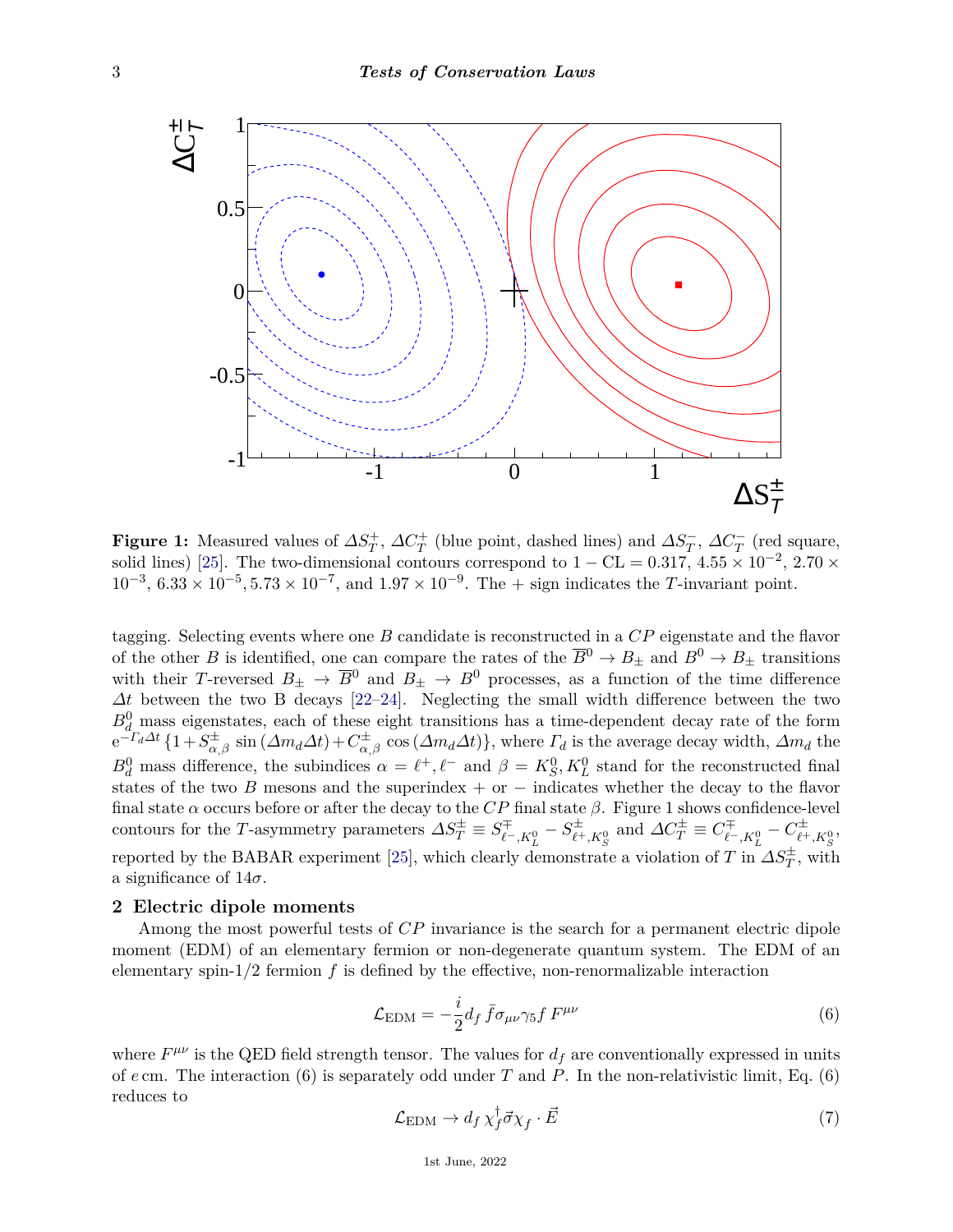where *χ* is a two-component Pauli spinor and  $\vec{E}$  is the electric field. Note the interaction (7) is manifestly *T*-odd and carries no direct information on *CP*. The observation of a non-zero EDM of a non-relativistic (and non-degenerate) quantum system, such as the mercury atom (see below) would imply *CP* violation under the assumption of *CPT* invariance.

To date, no experimental observation of an EDM of an elementary particle or non-degenerate bound quantum system has been observed. The most stringent limits have been obtained for the EDMs of the electron, mercury atom, and neutron. A selection of the representative, most stringent limits is given in Table 1. The limits on the electron EDM are inferred from experiments involving polar molecules, paramagnetic systems with an unpaired electron spin. In contrast, the neutron and <sup>199</sup>Hg atom are diamagnetic. A variety of experimental efforts aimed at improved sensitivities are underway. For reviews of the experimental and theoretical situation, see, *e.g.* [\[26–](#page-16-1)[29\]](#page-16-2).

**Table 1:** Most stringent limits on electric dipole moments.

| <b>EDM</b>    | Limit $(e \, cm)$                |                       | Source            |
|---------------|----------------------------------|-----------------------|-------------------|
| Electron      | $1.1 \times \overline{10^{-29}}$ | $(90\% \text{ C.L.})$ | ThO $[30]$        |
|               | $1.3\times10^{-28}$              | $(90\% \text{ C.L.})$ | $HfF^+$ [31]      |
| Muon          | $1.8\times10^{-19}$              | $(95\% \text{ C.L.})$ | $\left[32\right]$ |
| Neutron       | $1.8 \times 10^{-26}$            | $(90\% \text{ C.L.})$ | $[33]$            |
| $199$ Hg Atom | $7.4 \times 10^{-30}$            | $(95\% \text{ C.L.})$ | [34]              |
| $129$ Xe Atom | $1.5 \times 10^{-27}$            | $(95\% \text{ C.L.})$ | $[35]$            |

#### *EDMs in the Standard Model*

The SM provides two sources of  $d_f$ : the  $CPV$  phase in the CKM matrix and the  $P$ - and  $T$ -odd '*θ* term' in the QCD Lagrangian. The former is characterized by the Jarlskog invariant [\[36\]](#page-16-9)

$$
\mathcal{J} = \text{Im}(V_{us} V_{cs}^* V_{cb} V_{ub}^*) \sim A^2 \lambda^6 \eta < 10^{-4} \,, \tag{8}
$$

while the latter is given by

$$
\mathcal{L}_{\bar{\theta}} = -\frac{g_3^2}{16\pi^2} \bar{\theta} \operatorname{Tr} \left( G^{\mu\nu} \tilde{G}_{\mu\nu} \right), \qquad (9)
$$

where  $G_{\mu\nu}$  ( $\tilde{G}_{\mu\nu} = \epsilon_{\mu\nu\alpha\beta} G^{\alpha\beta}/2$ ) is the QCD field strength tensor (dual).

The CKM-induced EDMs of quarks and charged leptons arise at three- and four-loop orders, respectively [\[37–](#page-16-10)[40\]](#page-16-11). The resulting numerical impact for the experimental observables (see below) falls well below present and prospective experimental sensitivities. The most important impact of  $J$  for the EDMs of the neutron and diamagnetic atoms arise via induced hadronic interactions. The resulting theoretical expectations for the electron, neutron and <sup>199</sup>Hg EDMs are

$$
|d_e|_{\text{CKM}} \approx 10^{-44} \, e \,\text{cm} \quad [40], \tag{10a}
$$

$$
|d_n|_{\text{CKM}} \approx (1 - 6) \times 10^{-32} \ e \, \text{cm} \quad [41], \tag{10b}
$$

$$
|d_A(^{199}\text{Hg})|_{\text{CKM}} \lesssim 4 \times 10^{-34} \ e \, \text{cm} \quad [26]. \tag{10c}
$$

For  $d_n$  and  $d_A$ (<sup>199</sup>Hg), the dominant CKM contributions arise from four-quark operators (generated after integrating out the electroweak gauge bosons) rather than from the EDMs of the individual quarks. The corresponding sensitivities to the QCD  $\bar{\theta}$  parameter are given by

$$
|d_n|_{\bar{\theta}} \approx (0.9 - 1.2) \times 10^{-16} \bar{\theta} e \text{ cm} \quad [41], \tag{11a}
$$

$$
|d_A(^{199}\text{Hg})|_{\bar{\theta}} \approx (0.07 - 8) \times 10^{-20} \bar{\theta} e \text{ cm} \quad [26, 27], \tag{11b}
$$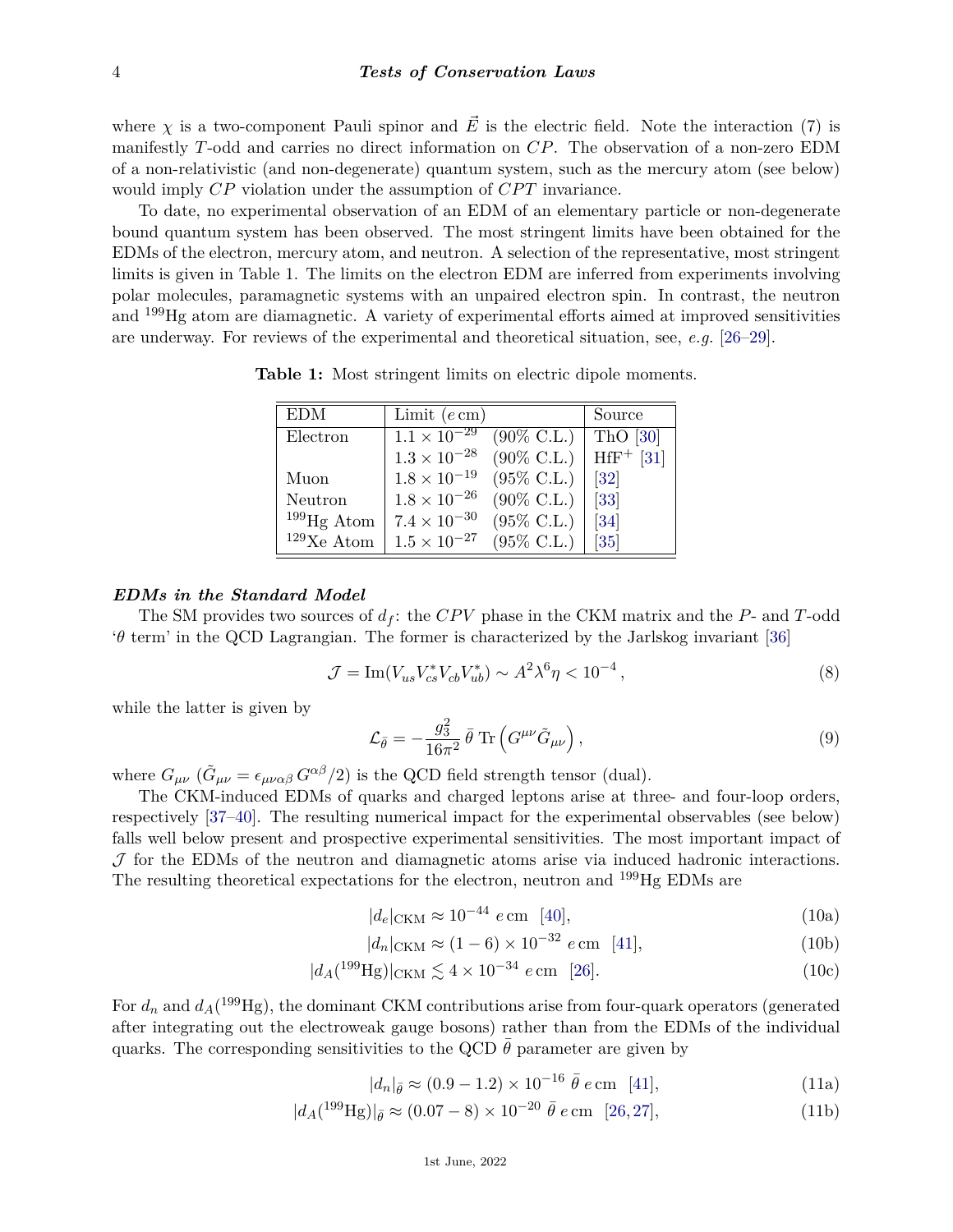where the ranges quoted include the impacts of hadronic, nuclear, and atomic theory uncertainties. The neutron EDM puts then a stringent limit on 'strong'  $CP$  violation:  $\bar{\theta} \leq 2 \times 10^{-10}$ . The corresponding limit from  $d_A(^{199}\text{Hg})$  is weaker due to the large theoretical uncertainty.

### *EDMs Beyond the Standard Model*

It is possible that the next generation of EDM searches will yield a non-zero result, arising from the  $\theta$ -term interaction and/or physics beyond the SM (BSM). Most of the considered BSM scenarios involve new particles with masses well above the electroweak scale. At energies much lower than the BSM mass scale *Λ*, the dynamics can be described through an effective field theory (SMEFT) involving an infinite set of non-renormalizable operators  $\mathcal{O}_k^{(d)}$  $k^{(u)}$ , with dimensions  $d > 4$ , that are invariant under the SM gauge group:

$$
\mathcal{L}_{\text{SMEFT}} = \mathcal{L}_{\text{SM}} + \sum_{k,d} \alpha_k^{(d)} \left(\frac{1}{A}\right)^{d-4} \mathcal{O}_k^{(d)}.
$$
 (12)

The operators contain only SM fields, while all short-distance information on the BSM physics is encoded in their Wilson coefficients  $\alpha_k^{(d)}$  $k^{(a)}$ . The  $d = 4$  term corresponds to the SM Lagrangian.

For the systems of Table 1 and for many BSM scenarios of recent interest, it suffices to consider the leading contributions from  $d = 6$  operators. Considering only the first-generation SM fermions, there exist 12 independent *CPV* pertinent operators. For a complete listing, see *e.g.*, Refs. [\[27,](#page-16-13)[42\]](#page-16-14). For a given elementary fermion *f*, two of these operators reduce to the EDM interaction in Eq. (6). Of the remaining, the most relevant include the chromo-electric dipole moments (cEDMs) of the quarks; a *CP*-odd three gluon operator; three semileptonic, four-fermion operators; two four-quark operators; and a *CP V* interaction involving two Higgs fields and a right-handed quark current. For the dipole operators, it is useful to define a rescaled Wilson coefficient  $\alpha_{fV}^{(6)}$  $f_{V_j}^{(0)} \equiv g_j C_{fV_j}$ , where  $V_j$  $(j = 1, 2, 3)$  denote the gauge bosons for the three SM gauge groups with corresponding couplings *g*<sub>j</sub>; for all other  $d = 6$  operators we correspondingly identify  $\alpha_k^{(6)} \equiv C_k$ . In this case, one has for the EDM  $(d_f)$  and cEDM  $(\tilde{d}_q)$ 

$$
d_f = -(1.13 \times 10^{-16} \ e \text{ cm}) \left(\frac{v}{A}\right)^2 \text{Im } C_{f\gamma}, \qquad (13a)
$$

$$
\tilde{d}_q = -(1.13 \times 10^{-16} \text{ cm}) \left(\frac{v}{A}\right)^2 \text{Im } C_{qG}, \qquad (13b)
$$

with Im  $C_{f\gamma} = \text{Im } C_{fB} + 3I_3^f$  $J_3^J$  Im  $C_{fW}$ . As the expressions (13a,13b) illustrate, the magnitude of the BSM contributions scales with two inverse powers of the scale *Λ*. A similar conclusion holds for the contributions from the other  $d = 6$  operators to the EDMs of Table 1.

It is important to emphasize that if the BSM mediators are light, with masses below the weak scale, the effective field theory description of Eq. (12) does not apply. For recent studies along these lines, see, *e.g.* [\[43,](#page-16-15) [44\]](#page-16-16).

#### *EDM Interpretation: From Short Distances to the Atomic Scale*

The EDM limits in Table 1 are obtained using composite quantum systems, wherein the relevant dynamics involve physics at the hadronic, nuclear, atomic and molecular scales. The manifestation of a given *CPV* source (CKM,  $\theta$  term, BSM) involves an interplay of these dynamics. In all cases, one must first evolve the Wilson coefficients from the weak scale to the hadronic scale, then match onto the relevant low-energy degrees of freedom (electrons, nucleons, pions, *etc.*). At this level, the most straightforward interpretation involves the paramagnetic systems, for which two sources dominate: the electron EDM and the electron spin-dependent semileptonic interaction  $\bar{e}\gamma_5 e \bar{q}q$ . The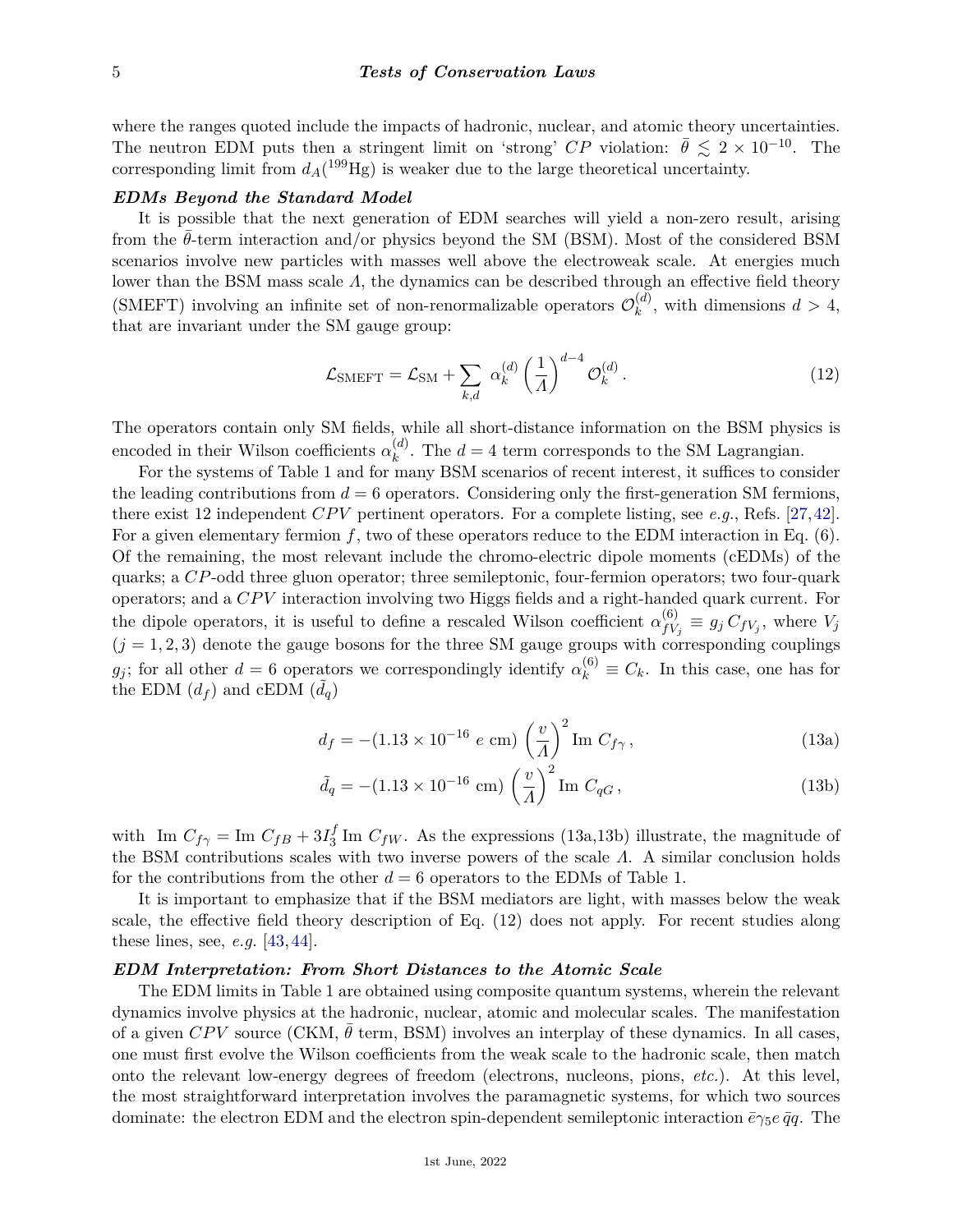| System       | $d=6$ Source           | Wilson Coefficient                                                             |
|--------------|------------------------|--------------------------------------------------------------------------------|
| Paramagnetic | Electron EDM           | Im $C_{e\gamma}$                                                               |
|              | Electron-quark         | $C_{eq}^{(\pm)}$                                                               |
| Diamagnetic  | Quark EDM              | Im $C_{q\gamma}$                                                               |
|              | Quark cEDM             | Im $C_{qG}$                                                                    |
|              | Three gluon            |                                                                                |
|              | Four quark             | $\begin{array}{c} C_{\tilde{G}} \\ \mathrm{Im} \ C_{quqd}^{(1,8)} \end{array}$ |
|              | Quark-Higgs            | Im $C_{\varphi ud}$                                                            |
|              | Electron-quark tensor* |                                                                                |

**Table 2:** Pertinent dimension-six EDM and cEDM sources (first generation fermions only).

<span id="page-5-0"></span><sup>∗</sup>Applicable only to atoms.

latter gives rise to an spin-independent Hamiltonian, for an atom with *Z* electrons/protons and *N* neutrons,

$$
\hat{H}_S = \frac{iG_F}{\sqrt{2}} \,\delta(\vec{r}) \left[ (Z+N) \, C_S^{(0)} + (Z-N) \, C_S^{(1)} \right] \gamma_0 \gamma_5 \,, \tag{14}
$$

where  $C_S^{(0)}$  $\stackrel{\cdot (0)}{S}\stackrel{\cdot (C_S^{(1)}}{S}$  $S^{(1)}$ ) is proportional to  $C_{eq}^{(+)}$  ( $C_{eq}^{(-)}$ ). The computation of  $C_S^{(0,1)}$  $S^{(0,1)}$  is relatively free from theoretical uncertainty since the operator  $\bar{q}q$  essentially counts the number of quarks of flavor  $q$  in the nucleus. Experimental results for paramagnetic systems, thus, often quote bounds on

$$
C_S \equiv C_S^{(0)} + \left(\frac{Z - N}{Z + N}\right) C_S^{(1)}\tag{15}
$$

as well as on *de*, assuming only one of these two sources is non-vanishing. Combining results from ThO and  $H f$ <sup>+</sup> (see Figure 2) allows one to obtain the global,  $90\%$  C.L. bounds

$$
|d_e| < 1.8 \times 10^{-28} \, e \, \text{cm} \,, \qquad |C_S| < 9.8 \times 10^{-9} \,. \tag{16}
$$

Note that the limits on  $d_e$  given in Table 1 have been obtained assuming  $C_S = 0$ .

For the diamagnetic systems, the situation is considerably more involved. For the neutron, a variety of approaches – including lattice QCD, chiral perturbation theory, QCD sum rules, and the quark model – have been employed to compute the relevant hadronic matrix elements of the *CP V* sources (see, *e.g.*, [\[27,](#page-16-13)[28,](#page-16-17)[46,](#page-16-18)[47\]](#page-16-19)). For diamagnetic atoms, the non-leptonic sources of Table 2 give rise to the EDM of the nucleus as well as other *P*- and *T*-odd nuclear moments, as allowed by the nuclear spin. However, according to a theorem by Schiff [\[48\]](#page-16-20), the nuclear EDM generates no contribution to the neutral-atom EDM due to screening by atomic electrons. The leading contribution from these sources, instead, arises via the nuclear Schiff moment,  $\vec{S}$ , an  $r^3$ -weighted moment of the *T*- and *P*-odd component of the nuclear charge density. The resulting effective atomic Hamiltonian is

$$
\hat{H}_{\text{Schiff}} = -4\pi \vec{\nabla}\rho_e(0) \cdot \vec{S},\qquad(17)
$$

where  $\vec{\nabla}\rho_e(0)$  is the gradient of the electron density at the nucleus. To date, computations of the nuclear Schiff moment have assumed that the leading contribution arises from a pion-exchange induced nuclear force, with the  $P$ - and  $T$ -odd  $\pi N$  interaction given by

$$
\mathcal{L}_{\pi N}^{T,P} = \bar{N} \left[ \bar{g}_{\pi}^{(0)} \vec{\tau} \cdot \vec{\pi} + \bar{g}_{\pi}^{(1)} \pi^0 + \bar{g}_{\pi}^{(2)} (3\tau_3 \pi^0 - \vec{\tau} \cdot \vec{\pi}) \right] N. \tag{18}
$$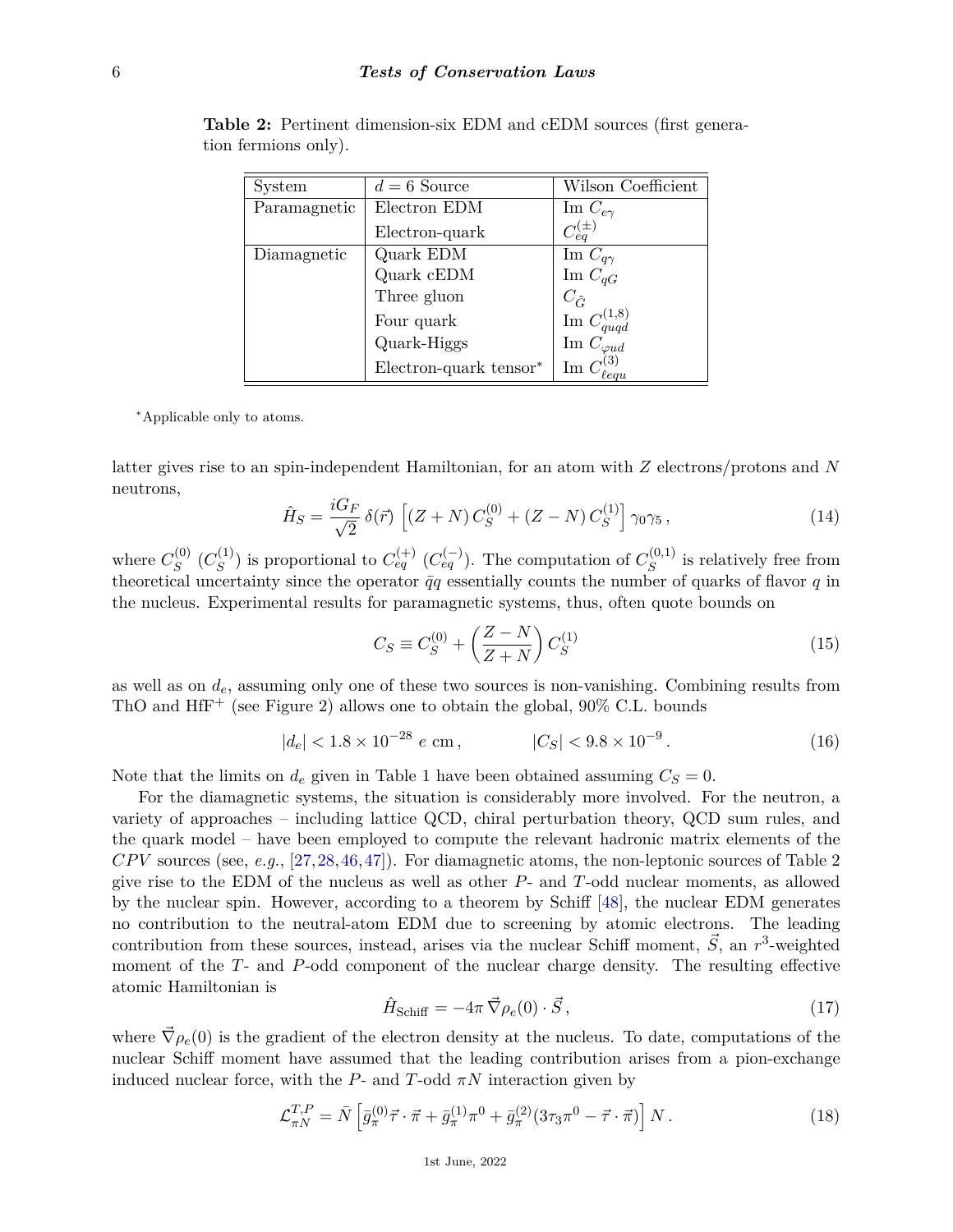

**Figure 2:** Constraints on *d<sup>e</sup>* and *C<sup>S</sup>* from EDM searches using polar molecules (updated by [\[45\]](#page-16-21) from Ref. [\[26\]](#page-16-1) ).

Chiral effective field theory power counting implies that in general the magnitude of  $\bar{g}_{\pi}^{(2)}$  is suppressed with respect to the isoscalar and isovector couplings. The *CPV* sources then generate a diamagnetic atom EDM *d<sup>A</sup>* via the sequence

$$
CPV \text{ source} \longrightarrow \bar{g}_{\pi}^{(i)} \longrightarrow \vec{S} \longrightarrow d_A. \tag{19}
$$

The steps in this sequence involve dynamics at the hadronic, nuclear, and atomic scales, respectively. In addition, *d<sup>A</sup>* may receive contributions from the nuclear spin-dependent interaction generated by the semileptonic tensor interaction listed in Table 2, with the corresponding atomic Hamiltonian

$$
\hat{H}_T = \frac{2iG_F}{\sqrt{2}} \,\delta(\vec{r}) \sum_N \left[ C_T^{(0)} + C_T^{(1)} \tau_3 \right] \vec{\sigma}_N \cdot \vec{\gamma},\tag{20}
$$

where  $\sigma_N$  is the nucleon spin Pauli matrix and  $C_T^{(0,1)} \propto \text{Im } C_{\ell equ}^{(3)}$ .

Given the large number of *CPV* sources and existing diagmagnetic EDM limits, it is not possible to obtain a set of global constraints on the former. One may, however, do so for the low-energy effective parameters  $\bar{g}^{(0,1)}_{\pi}$ ,  $C_T^{(0,1)}$  $\bar{q}^{(0,1)}$  and  $\bar{d}^{\text{sr}}_n$ , where the latter denotes a 'short-range' contribution to the neutron EDM [\[26,](#page-16-1) [49\]](#page-16-22). In this context, the dominant source of theoretical uncertainty involves computations of the nuclear Schiff moment. From the bounds on the low-energy parameters, one may then derive constraints on the CPV sources by utilizing computations of the hadronic matrix elements. Reducing the degree of theoretical hadronic and nuclear physics uncertainty is an area of active effort.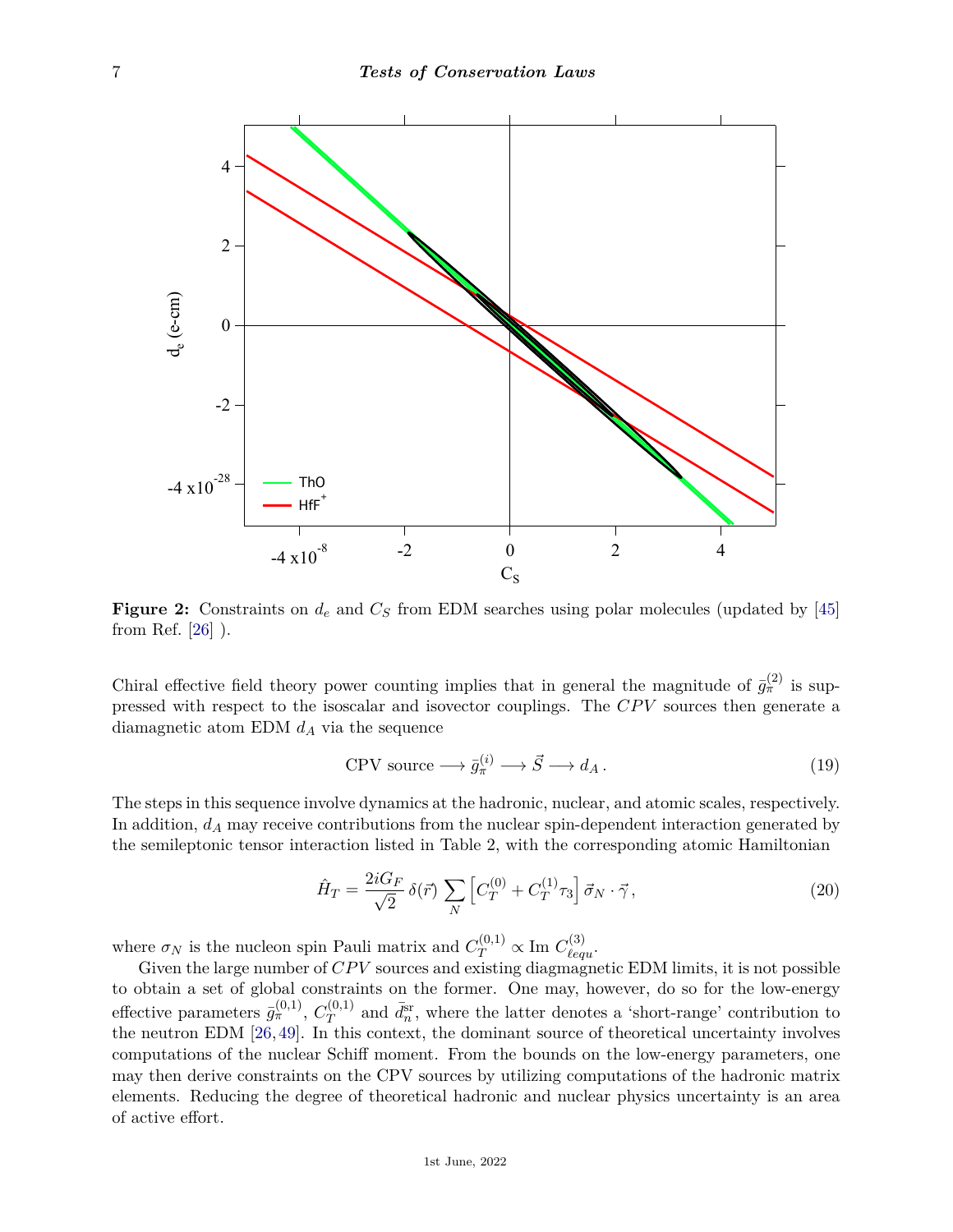### **3 Tests of** *CP T*

*CP T* symmetry implies the equality of the masses and widths of a particle and its antiparticle. The most constraining limits are extracted from the neutral kaons [\[50,](#page-16-23) [51\]](#page-16-24):

$$
2\frac{|m_{K^0} - m_{\overline{K}^0}|}{(m_{K^0} + m_{\overline{K}^0})} < 6 \times 10^{-19}, \qquad 2\frac{|T_{K^0} - T_{\overline{K}^0}|}{(T_{K^0} + T_{\overline{K}^0})} = (8 \pm 8) \times 10^{-18}.
$$
 (21)

The limit on the  $K^0$ – $\overline{K}$ <sup>0</sup> mass difference assumes that there is no other source of *CPT* violation. An upper bound on  $CPT$  breaking in  $K^0_L \to 2\pi$  has been also set through the measured phase difference of the *CPV* ratios  $\eta_{00}$  and  $\eta_{+-}$ ,  $\phi_{00} - \phi_{+-} = (0.34 \pm 0.32)^\circ$ , thanks to the small value of  $(1 - |\eta_{00}/\eta_{+-}|)$  (see the review on *CP* violation in  $K^0_L$  decays).

The measured masses and electric charges of the electron, the proton and their antiparticles provide also strong limits on *CPT* violation [\[52](#page-16-25)[–54\]](#page-16-26):

$$
2\frac{|m_{e^{+}} - m_{e^{-}}|}{m_{e^{+}} + m_{e^{-}}} < 8 \times 10^{-9}, \qquad \frac{|q_{e^{+}} + q_{e^{-}}|}{e} < 4 \times 10^{-8}, \qquad \left|\frac{q_{\bar{p}}/m_{\bar{p}}}{q_{p}/m_{p}}\right| - 1 = (0.1 \pm 6.9) \times 10^{-11}.
$$
\n(22)

Worth mentioning are also the tight constraints derived from the lepton and antilepton magnetic moments [\[55,](#page-16-27) [56\]](#page-16-28),

$$
2\frac{g_{e^+} - g_{e^-}}{g_{e^+} + g_{e^-}} = (-0.5 \pm 2.1) \times 10^{-12}, \qquad 2\frac{g_{\mu^+} - g_{\mu^-}}{g_{\mu^+} + g_{\mu^-}} = (-0.11 \pm 0.12) \times 10^{-8}, \qquad (23)
$$

those of the proton and antiproton [\[57\]](#page-16-29),

$$
(\mu_p + \mu_{\bar{p}}) / \mu_p = (2 \pm 4) \times 10^{-9}, \qquad (24)
$$

and the recent measurement of the 1S-2S atomic transition in antihydrogen which agrees with the corresponding frequency spectral line in hydrogen at a relative precision of  $2 \times 10^{-12}$  [\[58\]](#page-16-30).

A violation of *CPT* in an interacting local quantum field theory would imply that Lorentz symmetry is also violated [\[59\]](#page-16-31). Signatures of Lorentz-invariance violation have been searched for with atomic clocks, penning traps, matter and antimatter spectroscopy, colliders and astroparticle experiments, with so far negative results [\[60\]](#page-16-32). A compilation of experimental bounds is given in Ref. [\[61\]](#page-17-0), parametrized through the coefficients of the so-called Standard Model Extension (SME) Lagrangian which contains all possible Lorentz- and *CPT*-violating operators preserving gauge invariance, renormalizability, locality and observer causality [\[62\]](#page-17-1).

## **QUANTUM-NUMBER CONSERVATION LAWS**

Conservation laws of several quantum numbers have been empirically established with a very high degree of confidence. They are usually associated with some global phase symmetry. However, while some of them are deeply rooted in basic principles such as gauge invariance (charge conservation; local symmetry implies global symmetry) or Lorentz symmetry (fermion number conservation), others appear to be accidental symmetries of the SM Lagrangian and could be broken by new physics interactions.

In fact, if one only assumes the SM gauge symmetries and particle content, the most general dynamics at energies below the BSM mass scale is described by the SMEFT Lagrangian in Eq. (12). All  $d = 4$  operators (*i.e.*, the SM) happen to preserve the *B* and *L* quantum numbers, but this is nolonger true for the gauge-invariant structures of higher dimensionality. There is only one operator with  $d = 5$  (up to hermitian conjugation and flavor assignments), and it violates lepton number by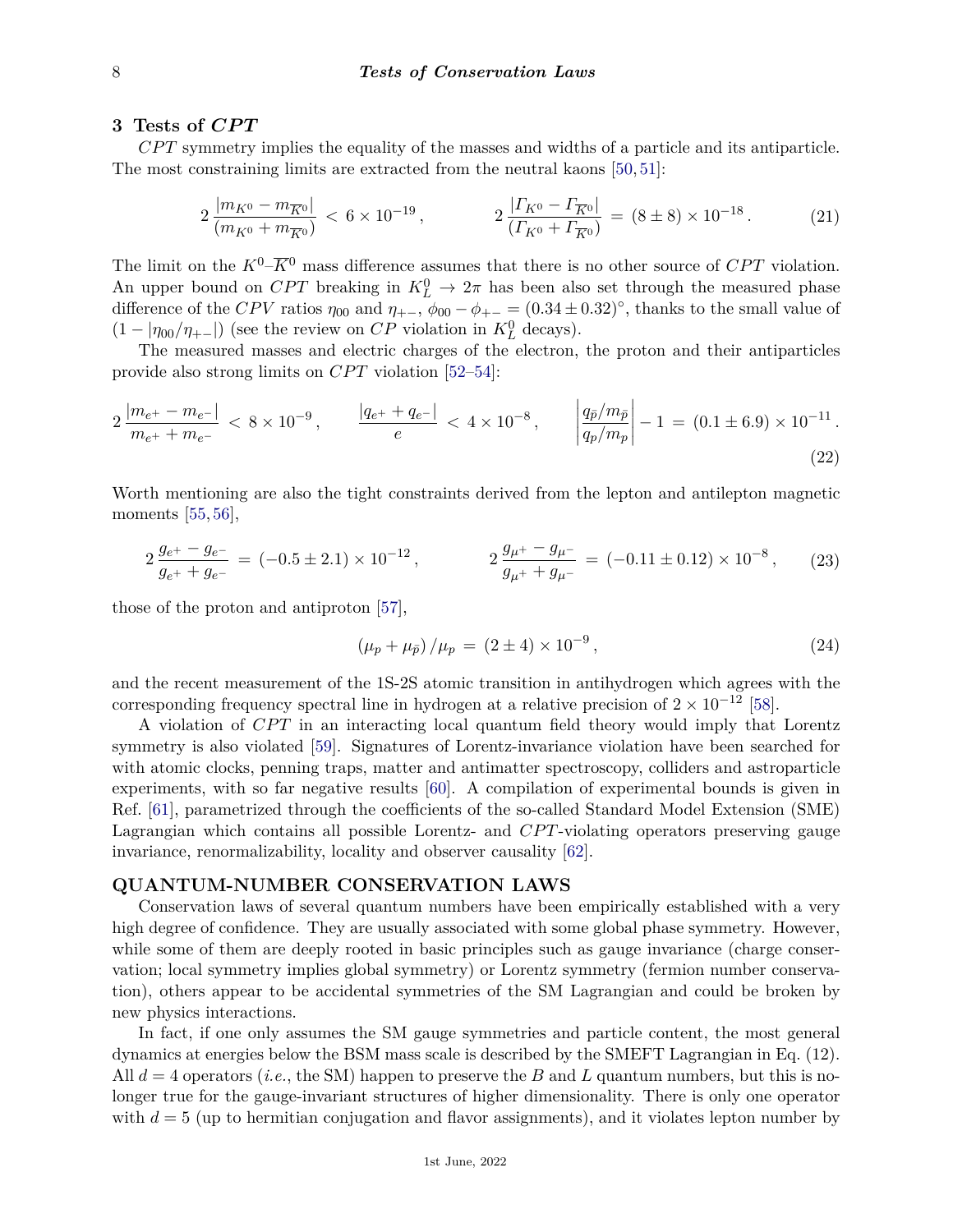two units [\[63\]](#page-17-2), giving rise to Majorana neutrino masses after the electroweak spontaneous symmetry breaking. With  $d = 6$ , there are five operators that violate *B* and *L* [\[64,](#page-17-3) [65\]](#page-17-4). Thus, violations of these quantum numbers can be generically expected, unless there is an explicit symmetry protecting them.

## **4 Electric charge**

The conservation of electric charges is associated with the QED gauge symmetry. The most precise tests are the non-observation of the decays  $e \to \nu_e \gamma$  (lifetime larger than 6.6 × 10<sup>28</sup> yr [\[66\]](#page-17-5)) and  $n \to p \nu_e \bar{\nu}_e$  (Br  $\lt 8 \times 10^{-27}$ , 68% C.L. [\[67\]](#page-17-6)). The neutrality of matter can be also interpreted as a test of electric charge conservation. Worth mentioning are the experimental limits on the electric charge of the neutron,  $q_n/e = (-0.2 \pm 0.8) \times 10^{-21}$ , and on the sum of the proton and electron charges,  $|q_p + q_e|/e < 1 \times 10^{-21}$  [\[68\]](#page-17-7).

The isotropy of the cosmic microwave background has been used to set stringent limits on a possible charge asymmetry of the Universe [\[69\]](#page-17-8). Assuming that charge asymmetries produced by different particles are not anticorrelated, this implies upper bounds on the photon  $(|q_{\gamma}|/e <$  $1 \times 10^{-35}$ ) and neutrino ( $|q_\nu|/e < 4 \times 10^{-35}$ ) electric charges. A much stronger upper bound on the photon charge  $(|q_{\gamma}|/e < 1 \times 10^{-46})$  has been derived from the non-observation of Aharonov-Bohm phase differences in interferometric experiments with photons that have traversed cosmological distances, under the assumption that both positive and negative charged photons exist [\[70\]](#page-17-9).

#### **5 Lepton family numbers**

In the SM with massless left-handed neutrinos there is a separate conservation number for each lepton family. However, neutrino oscillations show that neutrinos have tiny masses and there are sizable mixings among the different lepton flavors. Compelling evidence from solar, atmospheric, accelerator and reactor neutrino experiments has established a quite solid pattern of neutrino mass differences and mixing angles [\[16,](#page-15-14)[17\]](#page-15-15). (see the review on neutrino masses, mixings and oscillations). Nevertheless, flavor mixing among the different charged leptons has never been observed.

If neutrino masses and mixings among the three active neutrinos were the only sources of lepton-flavor violation (LFV), neutrinoless transitions from one charged lepton flavor to another would be heavily suppressed by powers of  $m_{\nu_i}$  (GIM mechanism), leading to un-observably small rates; for instance [\[73](#page-17-10)[–78\]](#page-17-11),

$$
Br(\mu \to e\gamma) = \frac{3\alpha}{32\pi} \left| \sum_{i} U_{\mu i}^{*} U_{ei} \frac{m_{\nu_{i}}^{2} - m_{\nu_{1}}^{2}}{M_{W}^{2}} \right|^{2} < 10^{-54}, \qquad (25)
$$

where  $U_{ia}$  are the relevant elements of the PMNS mixing matrix. This contribution is clearly too small to be observed in any realistic experiment, so any experimentally accessible effect would arise from BSM physics with sources of LFV not related to  $m_{\nu_i}$ . The search for charged LFV (CLFV) remains an area of active interest, which has the potential to probe physics at scales much higher than the TeV.

Among the most sensitive probes are searches for the CLFV decays of the muon,  $\mu \to e\gamma$  and  $\mu \to 3e$ , as well as the conversion process  $\mu^- + A(N, Z) \to e^- + A(N, Z)$ , where  $A(N, Z)$  denotes a nucleus with *N* neutrons and *Z* protons. Searches for rare  $\tau$  decays such as  $\tau \to \ell \gamma$  ( $\ell = e, \mu$ ) also provide interesting probes of CLFV. A variety of BSM scenarios predict that rates for these CLFV processes could be sufficiently large to be observed in the present or planned searches. To date, no observation has been reported, and the resulting null results place strong constraints on BSM scenarios. For extensive reviews of the experimental and theoretical status and prospects, see Refs. [\[72,](#page-17-12) [79,](#page-17-13) [80\]](#page-17-14).

A detailed set of upper bounds on CLFV branching rations is given in the listings for the muon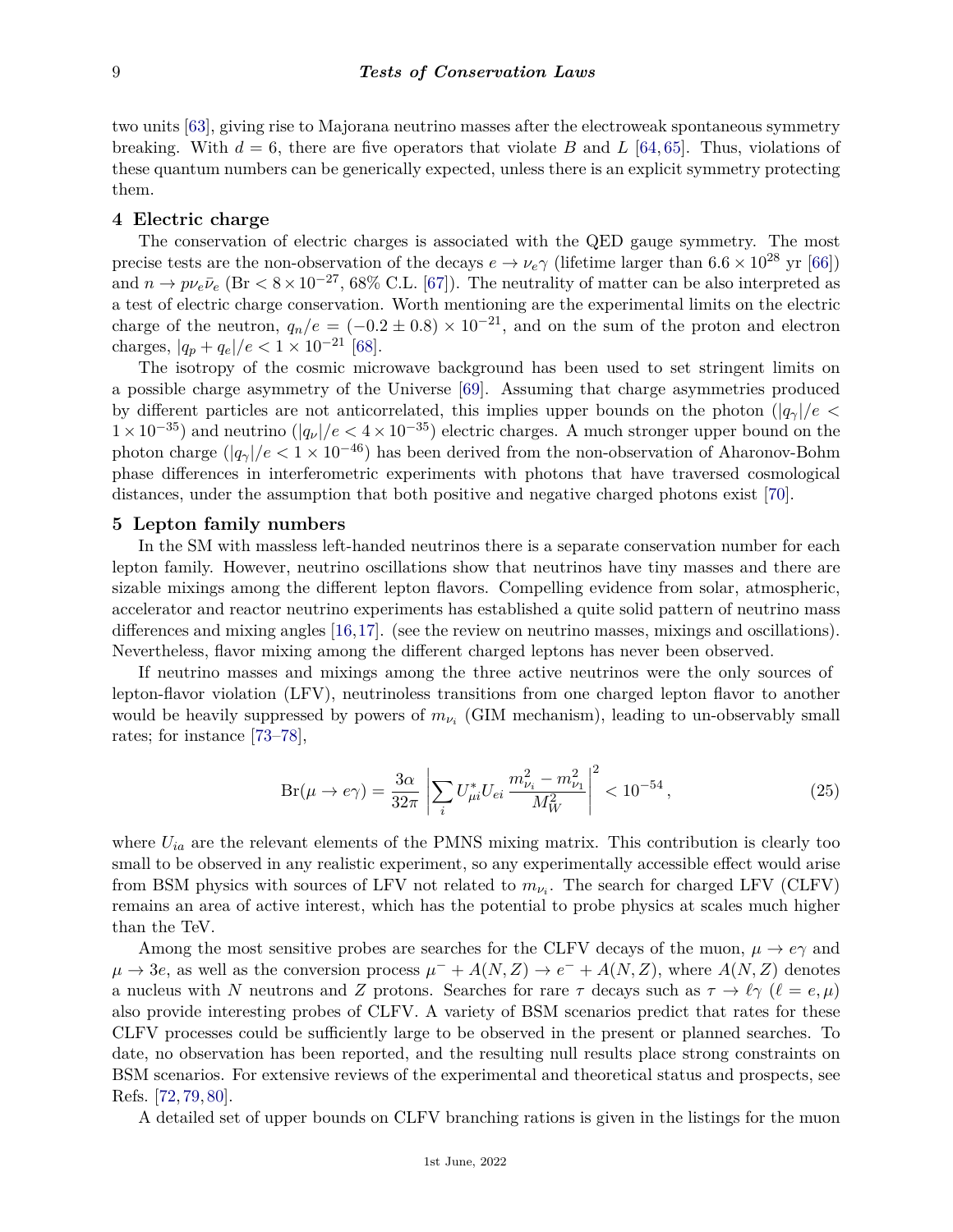

**Figure 3:** Model-independent CLFV sensitivities based on Eq (31). Left panel shows the comparison of present constraints with prospective future sensitivities for  $\mu \to e\gamma$  and  $\mu \to e$  conversion. Right panel gives analogous comparison for  $\mu \to e\gamma$  and  $\mu \to 3e$ . Updated by [\[71\]](#page-17-15) from Ref. [\[72\]](#page-17-12).

and tau leptons. Here we emphasize those with the strongest limits:

$$
Br(\mu \to e\gamma) < 4.2 \times 10^{-13} \quad [81], \qquad Br(\mu \to 3e) < 1.0 \times 10^{-12} \quad [82] \tag{26}
$$

and

$$
B_{\mu \to e} \equiv \frac{\Gamma(\mu^- + A(N, Z) \to e^- + A(N, Z))}{\Gamma(\mu^- + A(N, Z) \to \nu + A(N + 1, Z - 1)}
$$
(27)

with the best limit so far,  $B_{\mu\to e} < 7 \times 10^{-13}$  [\[83\]](#page-17-18), obtained with gold. Several proposed experiments aim to improve these limits by several orders of magnitude with different atoms.

One may interpret both  $\mu \to e\gamma$  and  $\mu \to e$  conversion in terms of the amplitudes to emit a real or virtual photon:

$$
\mathcal{M}_{\mu \to e\gamma^{(*)}} = eG_{\mu} \varepsilon^{\alpha*} \bar{e}(p-q) \left[ \left( q^2 \gamma_\alpha - q q_\alpha \right) \left( \tilde{A}_1^R P_R + \tilde{A}_1^L P_L \right) \right. \\ \left. + i m_\mu \sigma_{\alpha\beta} q^\beta \left( \tilde{A}_2^R P_R + \tilde{A}_2^L P_L \right) \right] \mu(p) \,, \tag{28}
$$

where it is conventional to normalize the amplitude to the Fermi constant. One then has

$$
Br(\mu \to e\gamma) = 48\pi^3 \alpha \left( |\tilde{A}_2^R|^2 + |\tilde{A}_2^L|^2 \right). \tag{29}
$$

For the conversion process, the virtual photon is absorbed by the quarks in the nucleus, yielding an effective four-fermion operator. In general, the exchange of other particles could lead to similar or alternate Lorentz structures, and it is not possible to distinguish between the exchange of a virtual photon or other particle. It is conventional to write the most general four-fermion amplitude, valid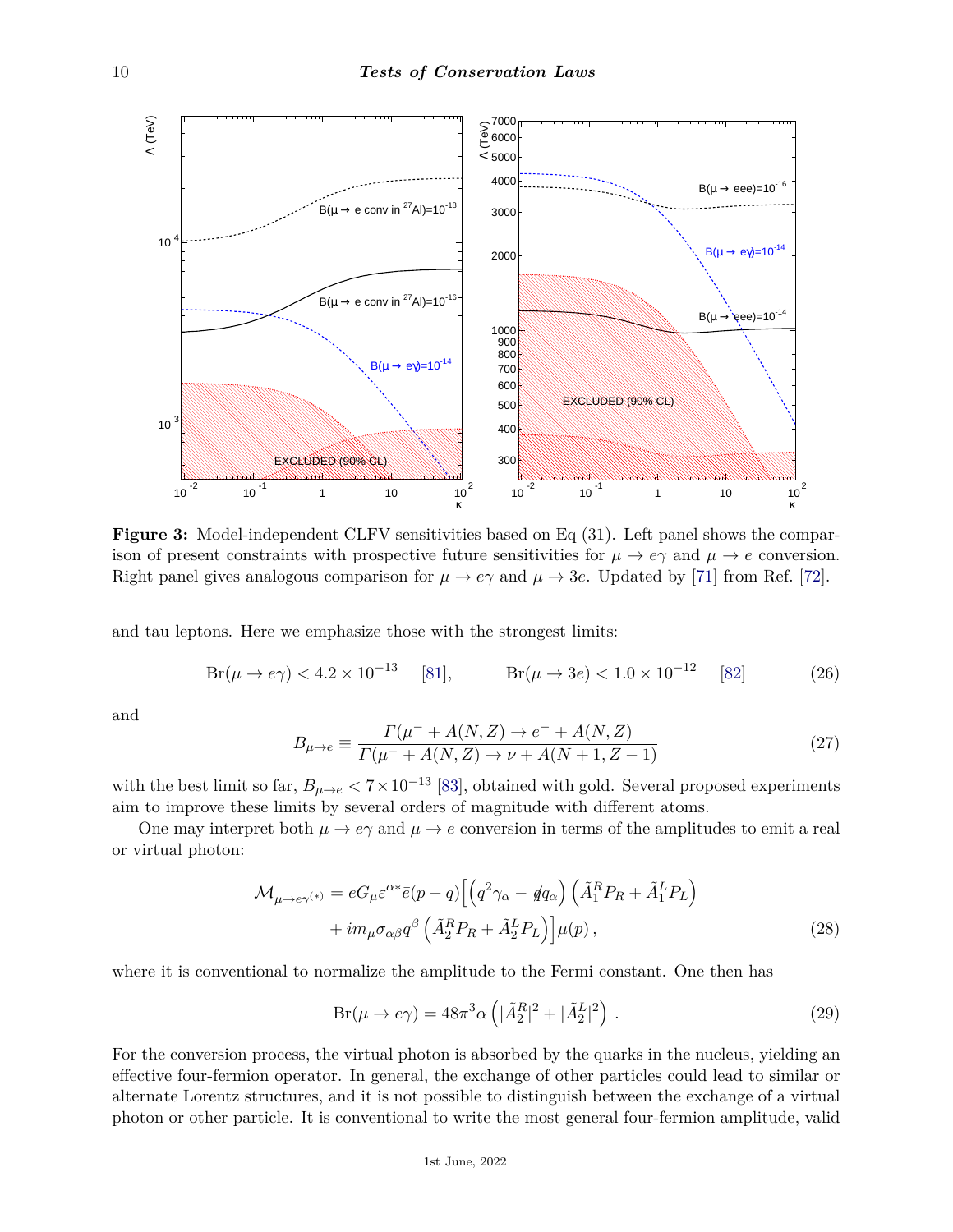

**Figure 4:** Current experimental limits on neutrinoless LFV  $\tau$  decays [\[84\]](#page-17-19). Also shown are the projections at Belle-II  $[85]$  and at the HL-LHC  $[86]$ future projections at Belle-II [\[85\]](#page-17-20) and at the HL-LHC [\[86\]](#page-17-21).



**b** 5: Current limits on the Higgs LFV  $\tau$  Yukawas from direct  $H^0 \to \ell^{\pm} \tau^{\mp}$  decays ( $\ell$  $\frac{1}{2}$   $\frac{1}{2}$  and indirect constraints from *τ* decays [\[87\]](#page-17-22). CDipole ∼ 500 TeV. Besides probing high scales, LFV τ  $d = \frac{d}{dt}$  two main handles to discriminate among underlying  $\mathbf{r}$  is identify which which which which which which which which which which we have  $\mathbf{r}$  which which which we have  $\mathbf{r}$  which which we have  $\mathbf{r$ Figure 5: Current limits on the Higgs LFV  $\tau$  Vulcares from direct  $H^0 \rightarrow l^{\pm} \tau^{\mp}$  decays  $(l = e, u)$ *y*<sup>*x*</sup> *l discretion*  $\frac{1}{2}$  *l y*<sup>*y*</sup> *l c*  $\frac{1}{2}$  *l y*<sup>*y*</sup> *discretion*  $\frac{1}{2}$  *l c*  $\frac{1}{2}$  *l y*<sup>*y*</sup> correspond to left chiral muon or electron and right chiral *τ* lepton, while |*Yτµ* | or |*Yτ*<sup>e</sup> **Figure 5:** Current limits on the Higgs LFV  $\tau$  Yukawas from direct  $H^0 \to \ell^{\pm} \tau^{\mp}$  decays  $(\ell = e, \mu)$ ,

 $\mathcal{L} = \mathcal{L} \mathcal{L} = \mathcal{L} \mathcal{L} = \mathcal{L} \mathcal{L} = \mathcal{L} \mathcal{L} = \mathcal{L} \mathcal{L} = \mathcal{L} \mathcal{L} = \mathcal{L} \mathcal{L} \mathcal{L} = \mathcal{L} \mathcal{L} \mathcal{L} = \mathcal{L} \mathcal{L} \mathcal{L} \mathcal{L} = \mathcal{L} \mathcal{L} \mathcal{L} \mathcal{L} \mathcal{L} = \mathcal{L} \mathcal{L} \mathcal{L} \mathcal{L} \mathcal{L} \mathcal{L} \mathcal{L$ igies below the electroweak scale as  $(aa)$  and  $b$   $b$ .  $[oo]$ expected by the observed  $s$  cole as (adapted from  $Raf$   $[88]$ )  $\mathcal{L}_{\text{max}}$  are approximated by the green and  $\mathcal{L}_{\text{max}}$  values. The green and  $\mathcal{L}_{\text{max}}$ for energies below the electroweak scale as (adapted from Ref. [\[88\]](#page-17-23))

$$
\mathcal{M}_{\mu \to e} = G_{\mu} \sum_{n, a, q} a_{a, q}^{(n)} \bar{e} \Gamma^n P_a \mu \, \bar{q} \Gamma_n q \,, \tag{30}
$$

theoretical naturalness limit |*YijYji*| = *mimj*/*v* [11]. where  $P_a$  ( $a = L, R$ ) denote the left and right-handed projectors and  $\Gamma^n$  denotes 1,  $\gamma_5, \gamma^\mu, \gamma^\mu \gamma_5$ , and  $\sigma_{\mu\nu}$ . If any of the coefficients  $a_{a,q}^{(n)}$  are generated by physics at a scale  $\Lambda > v$ , then their effects would be encoded in the SMEFT Lagrangian (12). For scenarios in which the leading CLFV operators occur at  $d = 6$ , the  $a_{a,q}^{(n)}$  will scale as  $(v/\Lambda)^2$ . The corresponding decay and conversion rates will then scale as  $(v/\Lambda)^4$ . Note that the scalar and time component of the vector interactions are coherent over the nucleus, essentially counting the number of quarks. Consequently, these interactions typically yield the greatest sensitivities to high BSM mass scales.

It is sometimes convenient to compare the relative sensitivities of the decay and conversion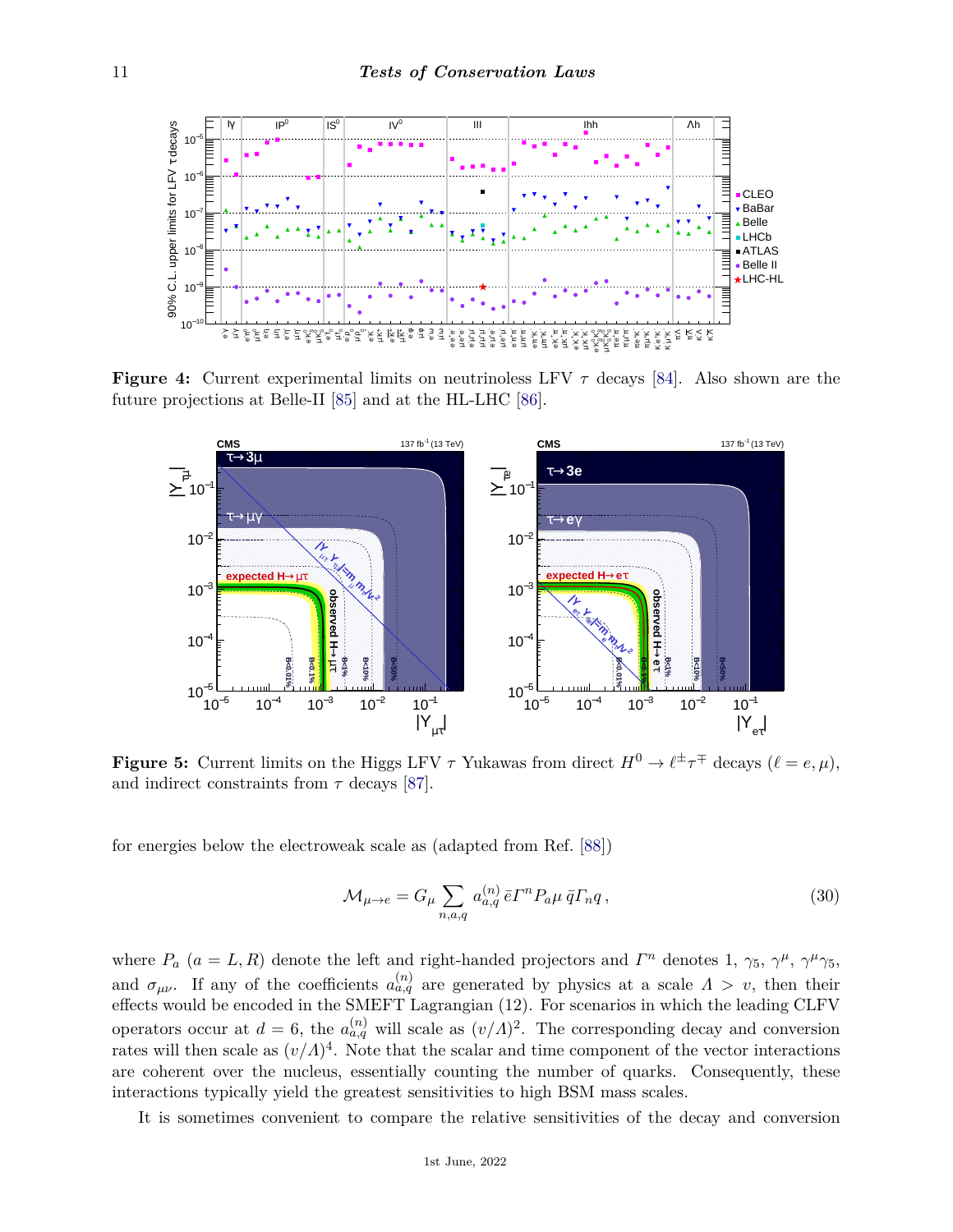processes using the following simplified effective Lagrangian [\[72\]](#page-17-12):

$$
\mathcal{L}_{\text{eff}}^{\text{CLFV}} = \frac{m_{\mu}}{(\kappa + 1)A^2} \bar{\mu}_R \sigma_{\mu\nu} e_L F^{\mu\nu} + \frac{\kappa}{(\kappa + 1)A^2} \bar{\mu} \gamma_{\mu} e \sum_{q} \bar{q} \gamma^{\mu} q + \text{h.c.}.
$$
 (31)

Note that one may replace the second term in Eq. (31) by any one of the other four-fermion interactions given in Eq. (30). An analogous expression applies to the process  $\mu \to 3e$  when replacing the sum over quarks by the corresponding electron bilinear. A comparison of the present and prospective sensitivities for various muon CLFV searches in this framework is shown in Figure 3.

Stringent limits have been also set on the LFV decay modes of the *τ* lepton [\[89\]](#page-17-24). As shown in Figure 4, the large  $\tau$  data samples collected at the *B* factories have made possible to reach a  $10^{-8}$ sensitivity for many of its leptonic  $(\tau \to \ell \gamma, \tau \to \ell' \ell^+ \ell^-)$  and semileptonic  $(\tau \to \ell P^0, \tau \to \ell V^0,$  $\tau \to \ell P^0 P^0$ ,  $\tau \to \ell P^+ P'^-$ ) neutrinoless LFV decays, and BELLE-II is expected to push these limits beyond the 10−<sup>9</sup> level [\[85\]](#page-17-20). Being a third generation lepton, the *τ* could be more sensitive to heavier new-physics scales, which makes his LFV decays particularly interesting. Compared to the muon, the  $\tau$  decay amplitudes could be enhanced by a chirality ratio  $(m_{\tau}/m_{\mu})^2 \sim 280$  and/or by lepton-mixing factors such as  $|U_{\tau 3}/U_{e3}|^2 \sim 20$ , but the exact relation is model dependent. In any case, the  $\tau$  LFV decays provide a rich data set that is very complementary to the  $\mu$  bounds. If LFV is finally observed, the correlations between  $\mu$  and  $\tau$  data, and among different LFV  $\tau$  decays will allow to probe the underlying mechanism of lepton flavor breaking.

Interesting limits on LFV are also obtained in meson decays. The best bounds come from kaon  $\text{experiments, e.g., } \text{Br}(K_L^0 \to e^{\pm} \mu^{\mp}) < 4.7 \times 10^{-12}$  [\[90\]](#page-17-25),  $\text{Br}(K^+ \to \pi^+ \mu^+ e^-) < 1.3 \times 10^{-11}$  [\[91\]](#page-17-26). Quite strong limits have also been set in decays of *B* and *D* mesons, the best upper bounds being  $Br(B^0 \to e^{\pm} \mu^{\mp}) < 1.0 \times 10^{-9}$  [\[92\]](#page-17-27) and  $Br(D^0 \to e^{\pm} \mu^{\mp}) < 1.3 \times 10^{-8}$  [\[93\]](#page-17-28).

The LFV decays of the *Z* boson were probed at LEP at the  $10^{-5}$  to  $10^{-6}$  level. Stronger (95% C.L.) limits have been set recently by the LHC ATLAS collaboration [\[94,](#page-17-29) [95\]](#page-17-30):

$$
Br(Z \to e^{\pm}\mu^{\mp}) < 7.5 \times 10^{-7}, \qquad Br(Z \to e^{\pm}\tau^{\mp}) < 5.0 \times 10^{-6}, \qquad Br(Z \to \mu^{\pm}\tau^{\mp}) < 6.5 \times 10^{-6}.
$$
\n
$$
(32)
$$

LHC is now starting to test LFV in Higgs decays, within the available statistics. From the current (95% C.L.) experimental upper bounds [\[87,](#page-17-22) [96–](#page-17-31)[98\]](#page-17-32),

$$
Br(H^0 \to e^{\pm}\mu^{\mp}) < 6.1 \times 10^{-5}, \qquad Br(H^0 \to e^{\pm}\tau^{\mp}) < 0.22\%, \qquad Br(H^0 \to \mu^{\pm}\tau^{\mp}) < 0.15\%, \tag{33}
$$

one can derive direct limits on the LFV Yukawa couplings of the Higgs boson,

$$
\mathcal{L}_Y = -H^0 \sum_{i \neq j} \left( Y_{\ell_i \ell_j} \, \bar{\ell}_L^i \ell_R^j + \text{h.c.} \right) \,. \tag{34}
$$

From  $H^0 \to e^{\pm} \mu^{\mp}$ , one obtains  $\sqrt{Y_{\mu e}^2 + Y_{e\mu}^2} < 2.2 \times 10^{-4}$ , which is not yet competitive with the indirect limit set by  $\mu \to e\gamma$  through a (one-loop) virtual Higgs exchange:

$$
\sqrt{Y_{\mu e}^2 + Y_{e\mu}^2} < 3.6 \times 10^{-6} \,. \tag{35}
$$

However, the LHC data provide at present the strongest bounds on the LFV *τ* Yukawas [\[87\]](#page-17-22):

$$
\sqrt{Y_{e\tau}^2 + Y_{\tau e}^2} < 1.35 \times 10^{-3} \,, \qquad \qquad \sqrt{Y_{\mu\tau}^2 + Y_{\tau\mu}^2} < 1.11 \times 10^{-3} \,. \tag{36}
$$

Figure 5 compares the Higgs exclusion limits on the *τ* Yukawas with the current indirect constraints from LFV *τ* decays.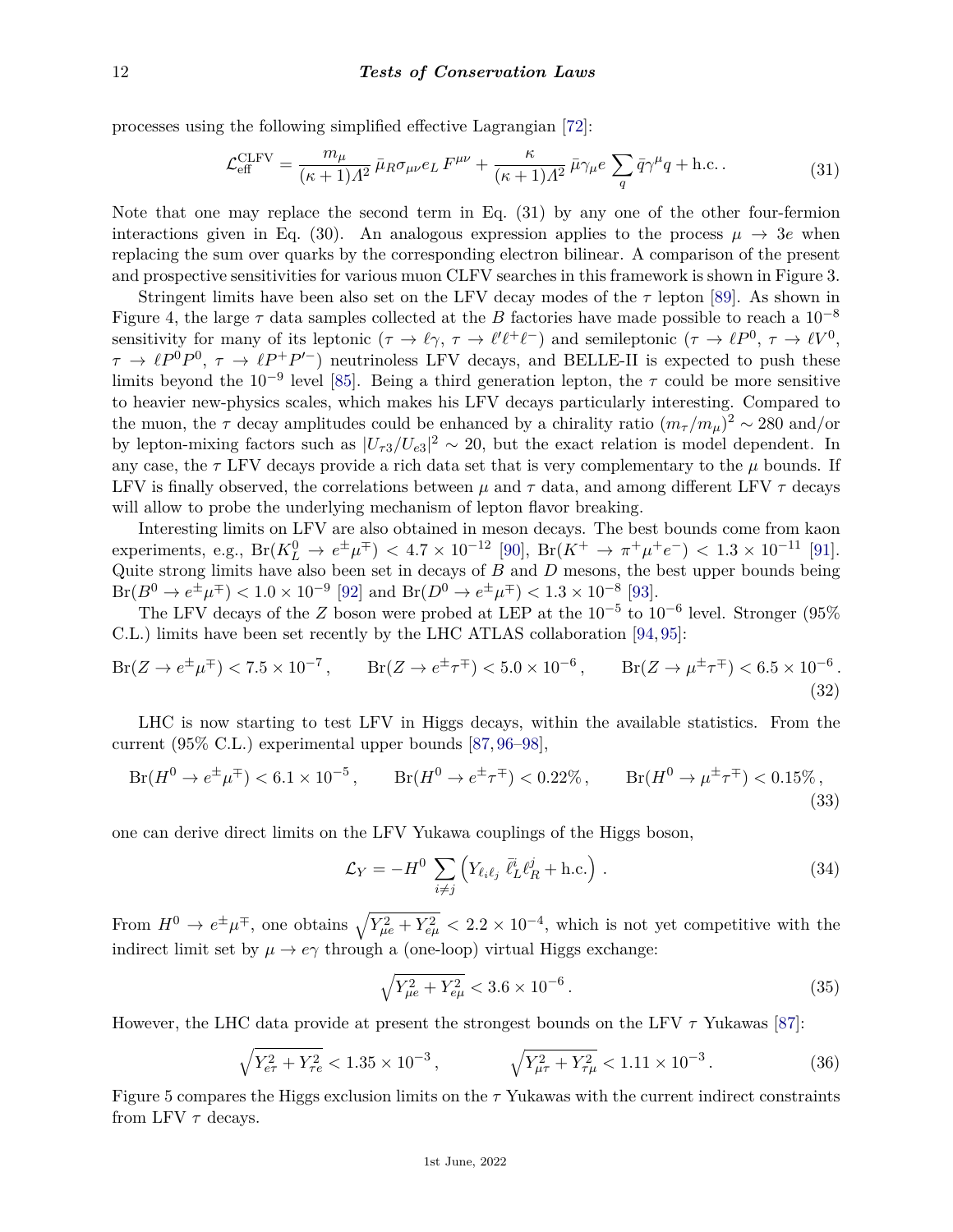## **6 Baryon and Lepton Number**

The transitions discussed in the previous section preserve the total lepton number  $L = L_e +$  $L_{\mu} + L_{\tau}$ . In the SM, conservation of *B* − *L* is an accidental symmetry of the Lagrangian. At the classical level,  $B + L$  is also conserved, though it is violated at the loop level by the anomaly. The latter is a topological effect that is highly suppressed at zero temperature and, moreover, does not contribute to the processes discussed in the review. Going beyond renormalizable interactions, there exists a tower of operators in the SMEFT Lagrangian (12), containing only SM fields, that break one or both of these symmetries. We briefly review these possibilities in turn.

#### *Lepton Number*

The lowest-dimension operator containing only SM fields that breaks baryon or lepton number is the  $d = 5$ , lepton-number-violating (LNV) 'Weinberg' neutrino-mass operator [\[63\]](#page-17-2):

$$
\mathcal{L}^{\text{LNV}} = \frac{y}{A} \bar{L}^C H H^T L \,. \tag{37}
$$

When the neutral component of the Higgs field obtains its vacuum expectation value, this  $\Delta L =$ 2 interaction yields a Majorana mass for the light, active neutrinos. The most comprehensive approach for probing this effect is the search for neutrinoless double-beta decay  $(0\nu\beta\beta)$  of atomic nuclei,  $(Z, A) \rightarrow (Z + 2, A) + e^- + e^-$  [\[99,](#page-18-0)[100\]](#page-18-1) (see the review on neutrinoless double- $\beta$  decay). The detection of a non-zero 0*νββ* signal could represent a spectacular evidence of Majorana neutrinos. The current best limit,  $\tau_{1/2} > 1.07 \times 10^{26}$  yr, was obtained by the KamLAND-Zen experiment with  $136$ Xe [\[101\]](#page-18-2).

Theoretically, the interaction (37) can arise from BSM interactions in the well-known see-saw mechanism for neutrino mass (for a review, see [\[102\]](#page-18-3)). In this context, the conventional choice for the scale *Λ* is of order the GUT scale, yielding light neutrino masses of order *eV* and below when the couplings *y* are of order the charged elementary fermion Yukawa couplings. BSM theories may also give rise to LNV observables in other contexts. In these scenarios, if the LNV scale is of order 1 TeV, one may observe signatures of LNV not only in 0*νββ* but also in collider searches for final states containing same sign dileptons. Searches for same sign dileptons plus a di-jet pair at the LHC have placed constraints on TeV-scale LNV [\[103,](#page-18-4) [104\]](#page-18-5) that in some cases complement those obtained from 0*νββ*.

Stringent constraints on violations of *L* have been also set in  $\mu^- \to e^+$  conversion in muonic atoms, the best limit being  $\sigma(\mu^- \text{Ti} \to e^+ \text{Ca})/\sigma(\mu^- \text{Ti} \to \text{all}) < 3.6 \times 10^{-11}$  [\[105\]](#page-18-6), and at the flavor factories through *L*-violating decays of the  $\tau$  lepton and *K*, *D* and *B* mesons. Some representative examples are  $Br(\tau^- \to e^+ \pi^- \pi^-)$   $< 2.0 \times 10^{-8}$  [\[106\]](#page-18-7),  $Br(K^+ \to \pi^- \mu^+ \mu^+)$   $< 4.2 \times 10^{-11}$  [\[107\]](#page-18-8),  $Br(D^+ \to \pi^- \mu^+ \mu^+) < 1.4 \times 10^{-8}$  [\[108\]](#page-18-9) and  $Br(B^- \to \pi^+ \mu^- \mu^-) < 4.0 \times 10^{-9}$  (95% CL) [\[109\]](#page-18-10). All these  $|\Delta L| = 2$  processes could be mediated by a massive Majorana neutrino. They provide useful bounds on the effective Majorana neutrino mass matrix  $m_{\ell\ell'} \sim \sum_i U_{\ell i} U_{\ell' i} m_{\nu_i}$  [\[110\]](#page-18-11), although not as strong as the  $0\nu\beta\beta$  constraint on  $m_{ee}$ .

#### *Baryon Number*

Grand Unified Theories (GUTs) combine leptons and quarks in the same symmetry multiplets and, therefore, predict the violation of the baryon and lepton quantum numbers. Many experiments have searched for *B*-violating transitions, but no positive signal has been identified so far. Proton decay would be the most relevant violation of *B*, as it would imply the unstability of matter. The current lower bound on the proton lifetime is  $3.6 \times 10^{29}$  yr [\[111\]](#page-18-12). Stronger limits have been set for particular decay modes, such as  $\tau(p \to e^+ \pi^0) > 1.6 \times 10^{34}$  yr [\[112\]](#page-18-13). For a discussion of proton decay in the context of GUTs, see the review on Grand Unified Theories.

Another spectacular signal would be neutron-antineutron oscillations. Searches have been performed for quasi-free  $n-\bar{n}$  oscillations and for  $n\bar{n}$  annihilation products in a nucleus. The latter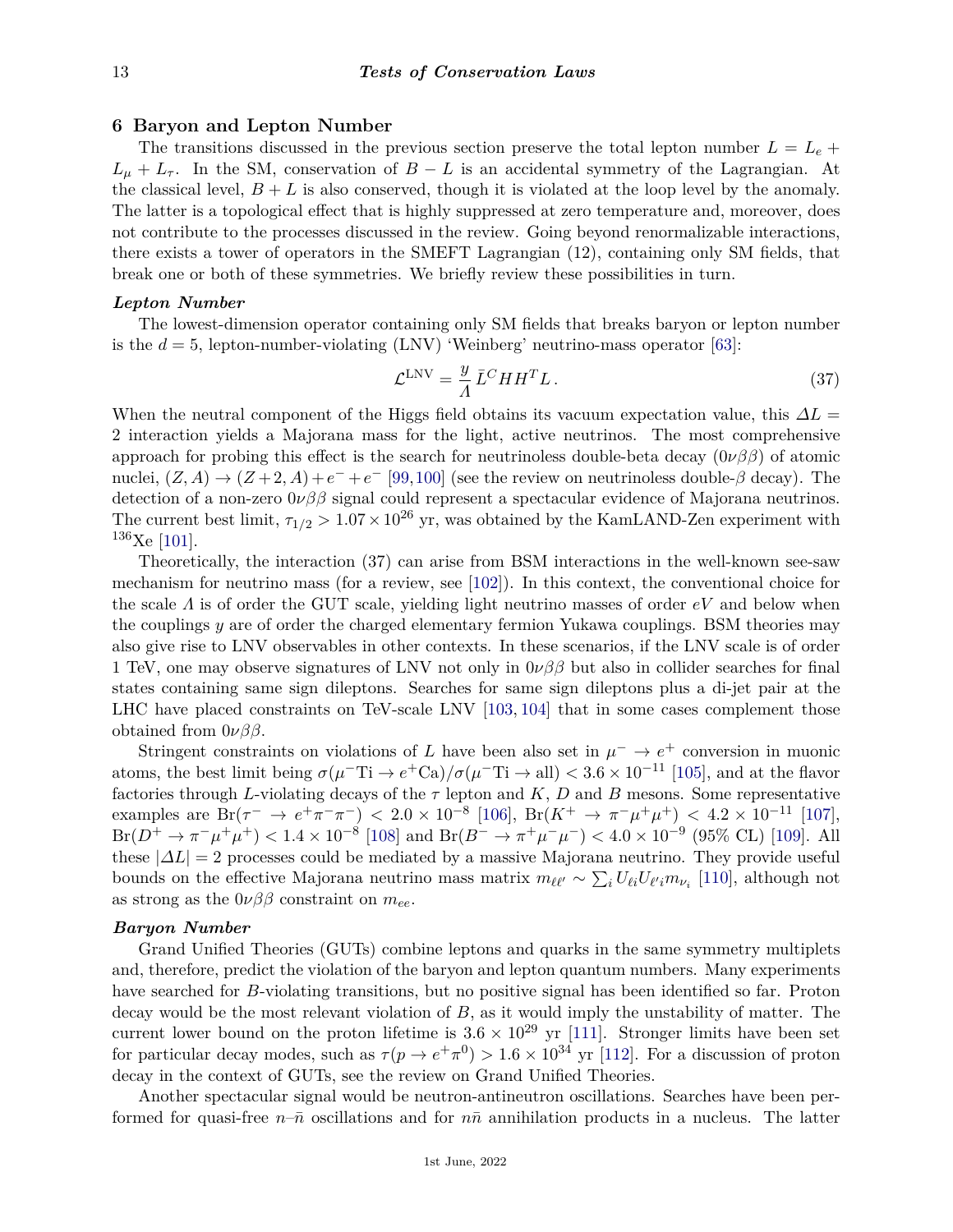would arise when the  $\bar{n}$  produced through oscillations annihilates with another neutron in the nuclear medium. The corresponding best limits, expressed in terms of the free and bound oscillation times,  $\tau_{n\bar{n}}$  and  $\tau_m$ , respectively, are:

$$
\tau_{n\bar{n}} > 0.86 \times 10^8 \text{ s} \quad [113], \tag{38a}
$$

$$
\tau_m > 1.9 \times 10^{32} \text{ yr} \quad [114]. \tag{38b}
$$

From the latter, one may infer a bound  $\tau_{n\bar{n}} > 2.7 \times 10^8$  s, as discussed below. See Ref. [\[115\]](#page-18-16) for a recent review.

The theoretical interpretation of these bounds starts with an assumed, effective Hamiltonian for the free (anti-)neutron,  $\mathcal{H}_{\text{eff}}$  that contains a *B*-violating part, yielding matrix elements

$$
\langle n|\mathcal{H}_{\text{eff}}|n\rangle = \langle \bar{n}|\mathcal{H}_{\text{eff}}|\bar{n}\rangle = m - i\frac{\lambda}{2},\qquad(39a)
$$

$$
\langle n|\mathcal{H}_{\text{eff}}|\bar{n}\rangle = \langle \bar{n}|\mathcal{H}_{\text{eff}}|n\rangle \equiv \delta m\,,\tag{39b}
$$

where *CPT* is assumed to be conserved, the neutron lifetime  $\tau_n = 1/\lambda$  and  $\tau_{n\bar{n}} = 1/|\delta m|$ . The rate for a neutron to oscillate into an antineutron after a time *t* is given by

$$
\mathcal{P}_{n\bar{n}}(t) = \sin^2\left(\frac{t}{\tau_{n\bar{n}}}\right)e^{-\lambda t}.
$$
\n(40)

For  $t \ll \tau_n \ll \tau_{n\bar{n}}$ , one has

$$
\mathcal{P}_{n\bar{n}}(t) \to (t/\tau_{n\bar{n}})^2. \tag{41}
$$

In realistic experiments, there exist effects, such as background magnetic fields, that split the energies of the neutron and antineutron. One must ensure that the observation time is sufficiently short so that these effects do not overwhelm the small *B*-violating term *δm* and that Eq. (40) applies.

In nuclei, the interactions of neutrons and antineutrons with the surrounding medium are sufficiently distinct that one must take the corresponding matter potentials into account. In particular, the matrix elements in Eq. (39a) become

$$
\langle n|\mathcal{H}_{\text{eff}}|n\rangle = m + V_n, \qquad \langle \bar{n}|\mathcal{H}_{\text{eff}}|\bar{n}\rangle = m + V_{\bar{n}}, \qquad (42)
$$

with  $V_n$  being essentially real  $(V_n \equiv V_{nR})$  and  $V_{\bar{n}} = V_{\bar{n}R} - iV_{\bar{n}I}$ . The imaginary part  $V_{\bar{n}I}$  characterizes the annihilation of the antineutron with bound nucleons into secondary hadrons. The rate for a bound neutron to disappear is given by

$$
\Gamma_m = \frac{2(\delta m)^2 |V_{\bar{n}I}|}{(V_{nR} - V_{\bar{n}R})^2 + V_{\bar{n}I}^2} \equiv \left(R \,\tau_{n\bar{n}}^2\right)^{-1} \,. \tag{43}
$$

For the nuclei of experimental interest, nuclear theory computations yield  $R \sim 10^{23} s^{-1}$ . Null results of bound  $n$ - $\bar{n}$  oscillation searches thus allow one to infer a bound on  $\tau_{n\bar{n}}$  via Eq. (43).

From an elementary particle standpoint,  $n\text{-}\bar{n}$  oscillations involve the conversion of three quarks into three antiquarks (and vice-versa). The lowest-dimension operators mediating such process arise at dimension nine in the SMEFT:

$$
\mathcal{L}_{n-\bar{n}} = \frac{1}{\Lambda^5} \sum_{j} \alpha_j^{(9)} \mathcal{O}_j^{\text{BNV}}.
$$
\n(44)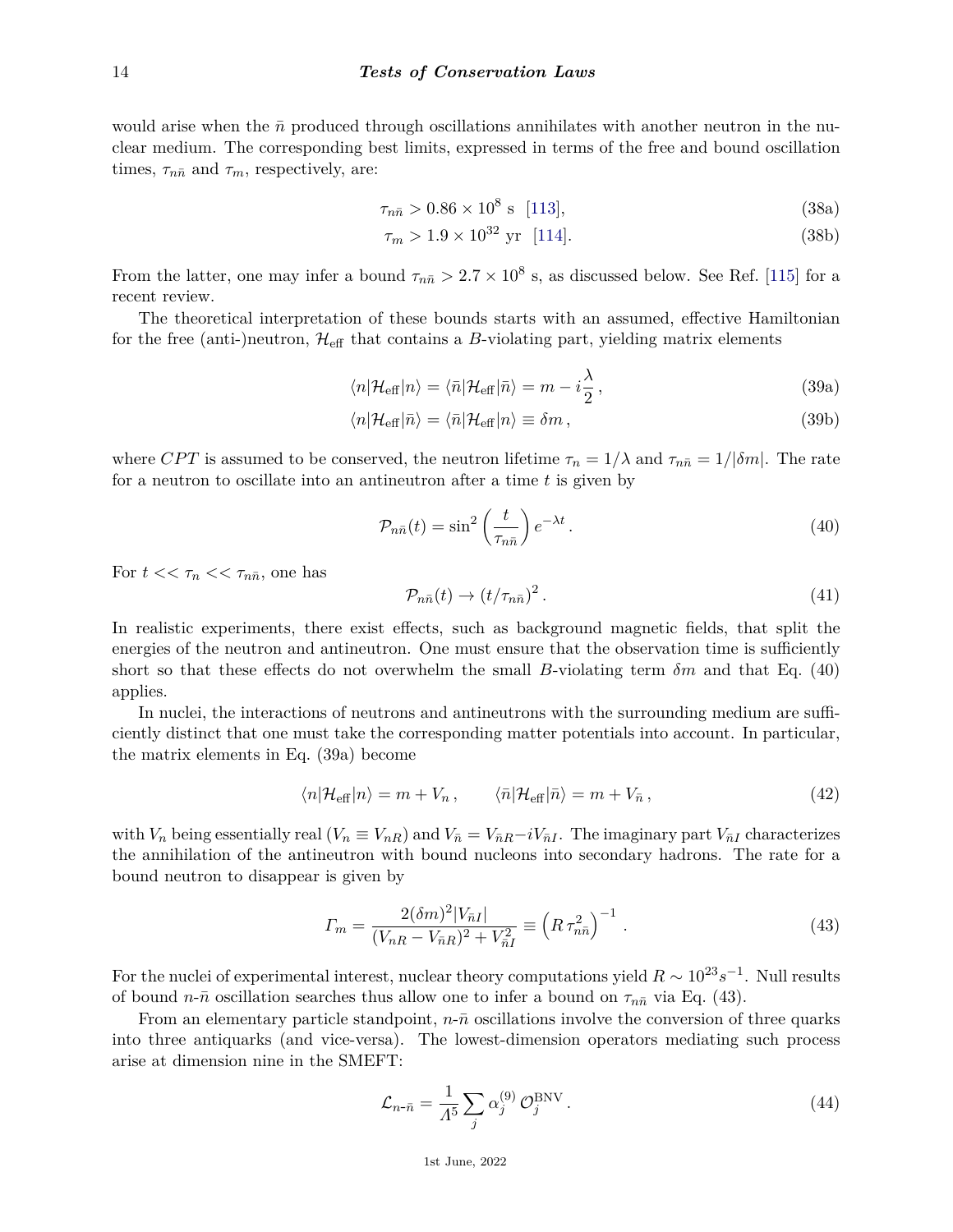Consequently, one expects

$$
\delta m \sim \alpha_j^{(9)} \frac{\Lambda_{\text{HAD}}^6}{\Lambda^5} \,, \tag{45}
$$

where  $Λ_{\text{HAD}}$  is a hadronic scale set by the *n*-*n*̄ matrix elements in Eq. (39b). Taking  $Λ_{\text{HAD}}$  to be of order the QCD scale and using the present bounds on  $\tau_{n\bar{n}}$  yields a lower bound on the *B*-violating mass scale of  $\sim 100$  TeV.

The search for *B*-violating decays of short-lived particles such as *Z* bosons, *τ* leptons and *B* mesons provides also relevant constraints. The best limits are  $Br(Z \to pe, p\mu) < 1.8 \times 10^{-6}$  (95%) C.L.) [\[116\]](#page-18-17),  $Br(\tau^- \to \bar{p}\mu^- \mu^+) < 1.8 \times 10^{-8}$  [\[117\]](#page-18-18) and  $Br(B^+ \to Ae^+) < 3.2 \times 10^{-8}$  [\[118\]](#page-18-19).

## **7 Quark flavors**

While strong and electromagnetic forces preserve the quark flavor, the charged-current weak interactions generate transitions among the different quark species (see the review on the CKM quarkmixing matrix). Since the SM flavor-changing mechanism is associated with the  $W^{\pm}$  fermionic vertices, the tree-level transitions satisfy a  $\Delta F = \Delta Q$  rule where  $\Delta Q$  denotes the change in charge of the relevant hadrons. Remember that the flavor quantum number *F* is defined to be +1 for positively charged quarks  $(F = U, C, T)$  and  $-1$  for quarks with negative charges  $(F = D, S, B)$ . The strongest tests on this conservation law have been obtained in kaon decays such as  $Br(K^+ \to \pi^+ \pi^+ e^- \bar{\nu}_e) < 1.3 \times 10^{-8}$  [\[119\]](#page-18-20), and  $(Re\,x, Im\,x) = (-0.002 \pm 0.006, 0.0012 \pm 0.0021)$  $[120, 121]$  $[120, 121]$  $[120, 121]$  where  $x \equiv \mathcal{M}(\overline{K}^0 \to \pi^- \ell^+ \nu) / \mathcal{M}(K^0 \to \pi^- \ell^+ \nu)$ .

The  $\Delta F = \Delta Q$  rule can be violated through quantum loop contributions giving rise to flavorchanging neutral-current transitions (FCNCs). Owing to the GIM mechanism, processes of this type are very suppressed in the SM, which makes them a superb tool in the search for new physics associated with the flavor dynamics. Within the SM itself, these transitions are also sensitive to the heavy-quark mass scales and have played a crucial role identifying the size of the charm (*K*0–  $\overline{K}^0$  mixing) and top  $(B^0-\overline{B}^0$  mixing) masses before the discovery of those quarks. In addition to the well-established  $\Delta F = 2$  mixings in neutral *K* and *B* mesons,  $\Delta M_{K^0} \equiv M_{K^0_L} - M_{K^0_S} =$  $(0.5293 \pm 0.0009) \times 10^{10} \text{ s}^{-1}, \ \Delta M_{B^0} \equiv M_{B_H^0} - M_{B_L^0} = (0.5065 \pm 0.0019) \times 10^{12} \text{ s}^{-1} \text{ and } \Delta M_{B_s^0} \equiv$  $M_{B_{sH}^0} - M_{B_{sL}^0} = (17.765 \pm 0.006) \times 10^{12} \text{ s}^{-1}$ , the mixing of the *D*<sup>0</sup> meson and its antiparticle has been recently observed with a significance of more than seven standard deviations [\[122\]](#page-18-23), showing that there is a nonzero mass difference between the two neutral charm-meson eigenstates, of the expected size:

$$
M_{D_H^0} - M_{D_L^0} = (0.997 \pm 0.116) \times 10^{10} \text{ s}^{-1}.
$$
\n(46)

The SM prediction of the  $D_H^0$ – $D_L^0$  mass difference is dominated by long-distance physics, because it involves virtual loops with down-type light quarks, and has unfortunately quite large uncertainties [\[123\]](#page-18-24).

The FCNC kaon decays into lepton-antilepton pairs put stringent constraints on new flavorchanging interactions. The measured  $K_L^0 \to \mu^+\mu^-$  rate,  $Br(K_L^0 \to \mu^+\mu^-) = (6.84 \pm 0.11) \times 10^{-9}$ , is completely dominated by the known  $2\gamma$  absorptive contribution, leaving very little room for newphysics, and  $Br(K_L^0 \to e^+e^-) = (9^{+6}_{-4}) \times 10^{-12}$  [\[124\]](#page-18-25) (the tiniest branching ratio ever measured) also agrees with the SM expectation [\[125\]](#page-18-26). The experimental  $K_S^0$  upper bounds on the electron,  $Br(K_S^0 \to e^+e^-)$   $< 9 \times 10^{-9}$  [\[126\]](#page-18-27), and muon,  $Br(K_S^0 \to \mu^+\mu^-)$   $< 2.1 \times 10^{-10}$  [\[127\]](#page-18-28), modes are still five and two orders of magnitude, respectively, larger than their SM predictions [\[125\]](#page-18-26). Another very clean test of FCNCs is provided by the decay  $K^+ \to \pi^+ \nu \bar{\nu}$ . The CERN NA62 experiment has already observed 20 signal candidates, providing the first evidence of this decay [\[128\]](#page-18-29). This leads to  $Br(K^+ \to \pi^+ \nu \bar{\nu}) = (1.14 \frac{+0.40}{-0.33}) \times 10^{-10}$ , in agreement with the predicted SM branching fraction of  $(7.73\pm0.61)\times10^{-11}$  [\[129,](#page-18-30)[130\]](#page-18-31). Even more interesting is the *CP*-violating neutral mode  $K^0_L \to \pi^0 \nu \bar{\nu}$ ,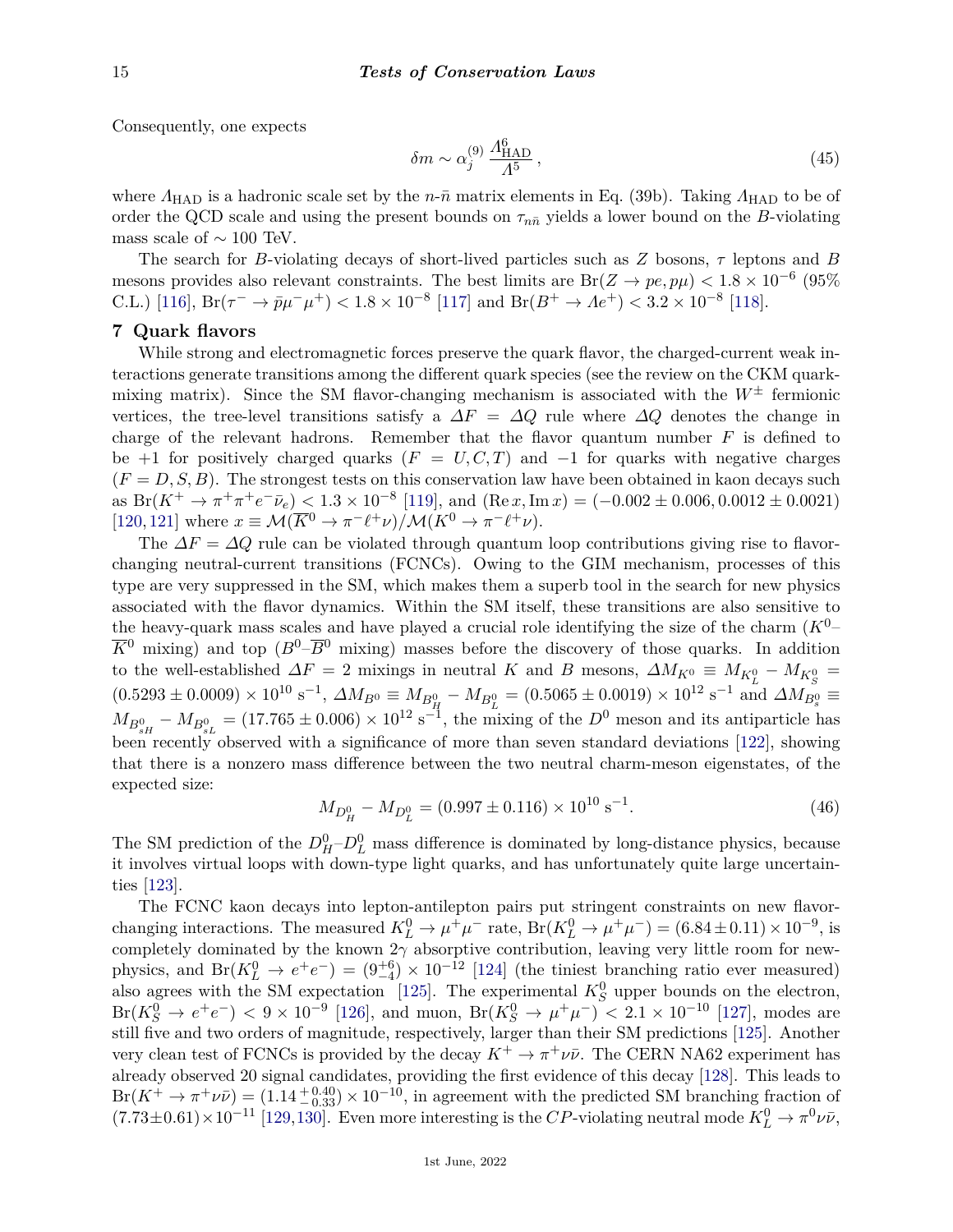expected at a rate of  $(2.59 \pm 0.29) \times 10^{-11}$  [\[129,](#page-18-30) [130\]](#page-18-31) that is still far away from the current upper bound of  $3.0 \times 10^{-9}$  [\[131\]](#page-18-32). The KOTO experiment at KEK is expected to substantially increase the sensitivity to this mode.

The strongest bound on FCNC transitions in charm decays is  $Br(D^0 \to \mu^+\mu^-) < 6.2 \times 10^{-9}$ [\[132\]](#page-18-33), while in *B* decays the LHC experiments have recently reached the SM sensitivity:  $Br(B_d^0 \rightarrow$  $(\mu^+\mu^-) = (0.07_{-0.11}^{+0.13}) \times 10^{-9}$  and  $Br(B_s^0 \to \mu^+\mu^-) = (3.01 \pm 0.35) \times 10^{-9}$ . At present, there is a lot of interest on the decays  $B \to K^{(*)}\ell^+\ell^-$  where sizable discrepancies between the measured data and the SM predictions have been reported [\[133\]](#page-18-34). In particular, the LHCb experiment has found the ratios of produced muons versus electrons to be below the SM predictions (for dilepton invariantmasses squared in the range  $q^2 \leq 6$  GeV<sup>2</sup>), with a significance of  $3.1\sigma$  in  $B^+ \to K^+ \ell^+ \ell^-$  [\[134,](#page-18-35)[135\]](#page-18-36) and 2.4 $\sigma$  in  $B \to K^* \ell^+ \ell^-$  [\[136\]](#page-18-37), suggesting a significant violation of lepton universality. The current Belle-II measurements of these ratios [\[137,](#page-19-0) [138\]](#page-19-1) are consistent with the SM, but they are also compatible with the LHCb results. Future analyses from LHCb and Belle-II are expected to clarify the situation.

### <span id="page-15-0"></span>*References*

- [1] G. Luders, Kong. Dan. Vid. Sel. Mat. Fys. Med. **28N5**, 5, 1 (1954).
- <span id="page-15-1"></span>[2] W. Pauli, in L. Rosenfelf and V. Weisskopf, editors, "Niels Bohr and the Development of Physics," 30–51, McGraw-Hill, New York (1955).
- <span id="page-15-3"></span><span id="page-15-2"></span>[3] J. McDonough *et al.*, [Phys. Rev.](http://doi.org/10.1103/PhysRevD.38.2121) **D38**[, 2121](http://doi.org/10.1103/PhysRevD.38.2121) (1988).
- [4] M. Ablikim *et al.* (BESIII), [Phys. Rev.](http://doi.org/10.1103/PhysRevD.90.092002) **D90**[, 9, 092002](http://doi.org/10.1103/PhysRevD.90.092002) (2014), [\[arXiv:1409.4040\].](https://arxiv.org/abs/1409.4040)
- <span id="page-15-4"></span>[5] S. Prakhov *et al.* (Crystal Ball), [Phys. Rev. Lett.](http://doi.org/10.1103/PhysRevLett.84.4802) **84**[, 4802](http://doi.org/10.1103/PhysRevLett.84.4802) (2000).
- <span id="page-15-5"></span>[6] J. H. Christenson *et al.*, [Phys. Rev. Lett.](http://doi.org/10.1103/PhysRevLett.13.138) **13**[, 138](http://doi.org/10.1103/PhysRevLett.13.138) (1964).
- <span id="page-15-6"></span>[7] H. Burkhardt *et al.* (NA31), [Phys. Lett.](http://doi.org/10.1016/0370-2693(88)91282-8) **[B206](http://doi.org/10.1016/0370-2693(88)91282-8)**, 169 (1988).
- <span id="page-15-7"></span>[8] G. D. Barr *et al.* (NA31), [Phys. Lett.](http://doi.org/10.1016/0370-2693(93)91599-I) **[B317](http://doi.org/10.1016/0370-2693(93)91599-I)**, 233 (1993).
- <span id="page-15-8"></span>[9] L. K. Gibbons *et al.*, [Phys. Rev. Lett.](http://doi.org/10.1103/PhysRevLett.70.1203) **70**[, 1203](http://doi.org/10.1103/PhysRevLett.70.1203) (1993).
- <span id="page-15-9"></span>[10] J. R. Batley *et al.* (NA48), [Phys. Lett.](http://doi.org/10.1016/S0370-2693(02)02476-0) **[B544](http://doi.org/10.1016/S0370-2693(02)02476-0)**, 97 (2002), [\[hep-ex/0208009\].](https://arxiv.org/abs/hep-ex/0208009)
- <span id="page-15-10"></span>[11] E. Abouzaid *et al.* (KTeV), [Phys. Rev.](http://doi.org/10.1103/PhysRevD.83.092001) **D83**[, 092001](http://doi.org/10.1103/PhysRevD.83.092001) (2011), [\[arXiv:1011.0127\].](https://arxiv.org/abs/1011.0127)
- <span id="page-15-11"></span>[12] H. Gisbert and A. Pich, [Rept. Prog. Phys.](http://doi.org/10.1088/1361-6633/aac18e) **81**[, 7, 076201](http://doi.org/10.1088/1361-6633/aac18e) (2018), [\[arXiv:1712.06147\].](https://arxiv.org/abs/1712.06147)
- [13] V. Cirigliano *et al.*, [JHEP](http://doi.org/10.1007/JHEP02(2020)032) **02**[, 032](http://doi.org/10.1007/JHEP02(2020)032) (2020), [\[arXiv:1911.01359\].](https://arxiv.org/abs/1911.01359)
- <span id="page-15-12"></span>[14] R. Abbott *et al.* (RBC, UKQCD), [Phys. Rev. D](http://doi.org/10.1103/PhysRevD.102.054509) **102**[, 5, 054509](http://doi.org/10.1103/PhysRevD.102.054509) (2020), [\[arXiv:2004.09440\].](https://arxiv.org/abs/2004.09440)
- <span id="page-15-13"></span>[15] R. Aaij *et al.* (LHCb), [Phys. Rev. Lett.](http://doi.org/10.1103/PhysRevLett.122.211803) **122**[, 21, 211803](http://doi.org/10.1103/PhysRevLett.122.211803) (2019), [\[arXiv:1903.08726\].](https://arxiv.org/abs/1903.08726)
- <span id="page-15-14"></span>[16] P. F. de Salas *et al.*, [JHEP](http://doi.org/10.1007/JHEP02(2021)071) **02**[, 071](http://doi.org/10.1007/JHEP02(2021)071) (2021), [\[arXiv:2006.11237\].](https://arxiv.org/abs/2006.11237)
- <span id="page-15-15"></span>[17] M. C. Gonzalez-Garcia, M. Maltoni and T. Schwetz, [Universe](http://doi.org/10.3390/universe7120459) **7**[, 12, 459](http://doi.org/10.3390/universe7120459) (2021), [\[arXiv:2111.03086\].](https://arxiv.org/abs/2111.03086)
- <span id="page-15-16"></span>[18] A. Angelopoulos *et al.* (CPLEAR), [Phys. Lett.](http://doi.org/10.1016/S0370-2693(98)01356-2) **[B444](http://doi.org/10.1016/S0370-2693(98)01356-2)**, 43 (1998).
- <span id="page-15-17"></span>[19] L. Wolfenstein, [Phys. Rev. Lett.](http://doi.org/10.1103/PhysRevLett.83.911) **83**[, 911](http://doi.org/10.1103/PhysRevLett.83.911) (1999).
- <span id="page-15-18"></span>[20] L. Alvarez-Gaume *et al.*, [Phys. Lett.](http://doi.org/10.1016/S0370-2693(99)00520-1) **[B458](http://doi.org/10.1016/S0370-2693(99)00520-1)**, 347 (1999), [\[hep-ph/9812326\].](https://arxiv.org/abs/hep-ph/9812326)
- [21] H. J. Gerber, [Eur. Phys. J.](http://doi.org/10.1140/epjc/s2004-01813-6) **C35**[, 195](http://doi.org/10.1140/epjc/s2004-01813-6) (2004).
- <span id="page-15-19"></span>[22] M. C. Bañuls and J. Bernabeu, [Phys. Lett.](http://doi.org/10.1016/S0370-2693(99)01043-6) **[B464](http://doi.org/10.1016/S0370-2693(99)01043-6)**, 117 (1999), [\[hep-ph/9908353\].](https://arxiv.org/abs/hep-ph/9908353)
- [23] M. C. Bañuls and J. Bernabeu, [Nucl. Phys.](http://doi.org/10.1016/S0550-3213(00)00548-4) **[B590](http://doi.org/10.1016/S0550-3213(00)00548-4)**, 19 (2000), [\[hep-ph/0005323\].](https://arxiv.org/abs/hep-ph/0005323)
- <span id="page-15-20"></span>[24] J. Bernabeu, F. Martinez-Vidal and P. Villanueva-Perez, [JHEP](http://doi.org/10.1007/JHEP08(2012)064) **08**[, 064](http://doi.org/10.1007/JHEP08(2012)064) (2012), [\[arXiv:1203.0171\].](https://arxiv.org/abs/1203.0171)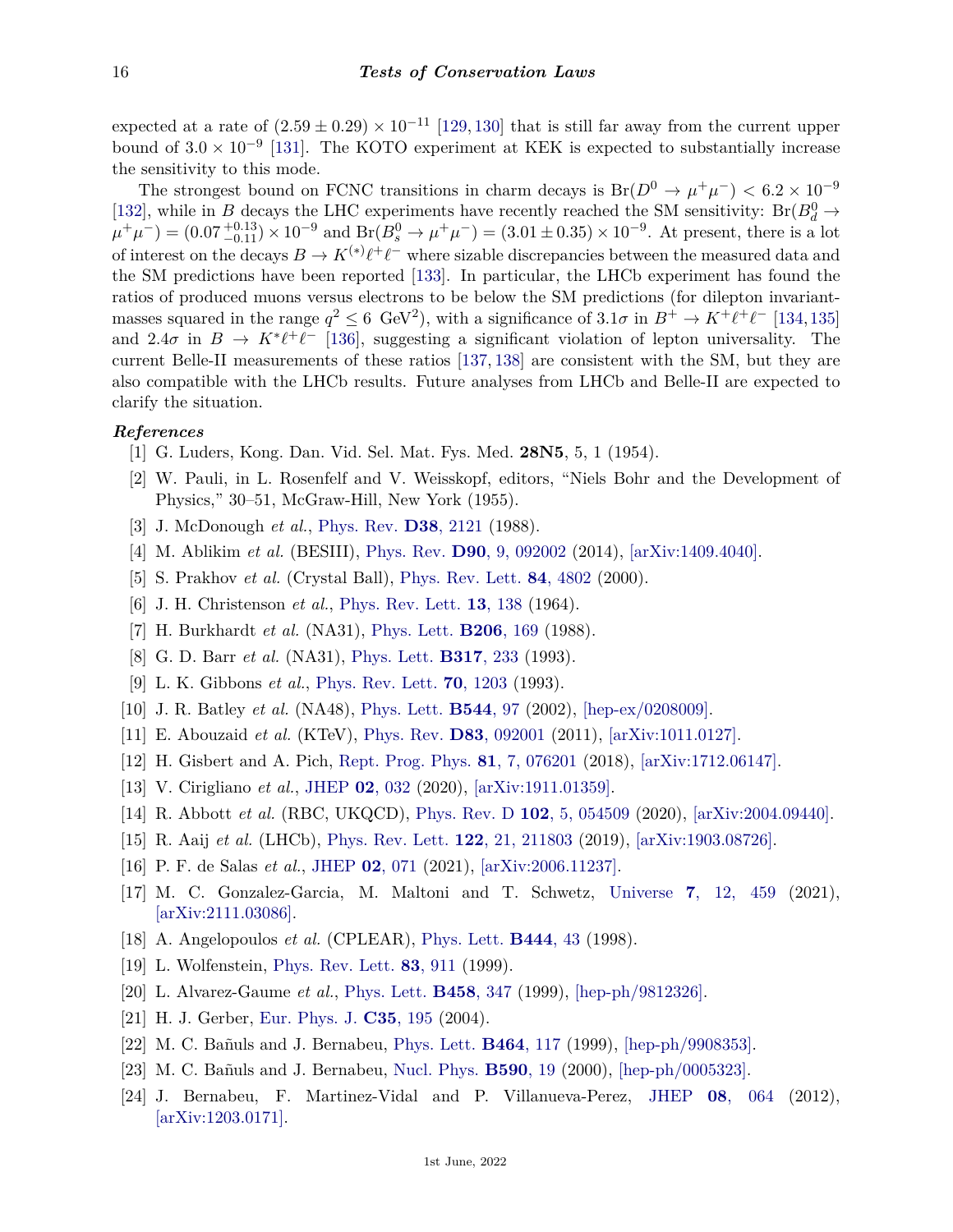- <span id="page-16-0"></span>[25] J. P. Lees *et al.* (BaBar), [Phys. Rev. Lett.](http://doi.org/10.1103/PhysRevLett.109.211801) **109**[, 211801](http://doi.org/10.1103/PhysRevLett.109.211801) (2012), [\[arXiv:1207.5832\].](https://arxiv.org/abs/1207.5832)
- <span id="page-16-1"></span>[26] T. Chupp *et al.*, [Rev. Mod. Phys.](http://doi.org/10.1103/RevModPhys.91.015001) **91**[, 1, 015001](http://doi.org/10.1103/RevModPhys.91.015001) (2019), [\[arXiv:1710.02504\].](https://arxiv.org/abs/1710.02504)
- <span id="page-16-13"></span>[27] J. Engel, M. J. Ramsey-Musolf and U. van Kolck, [Prog. Part. Nucl. Phys.](http://doi.org/10.1016/j.ppnp.2013.03.003) **71**[, 21](http://doi.org/10.1016/j.ppnp.2013.03.003) (2013), [\[arXiv:1303.2371\].](https://arxiv.org/abs/1303.2371)
- <span id="page-16-17"></span>[28] M. Pospelov and A. Ritz, [Annals Phys.](http://doi.org/10.1016/j.aop.2005.04.002) **318**[, 119](http://doi.org/10.1016/j.aop.2005.04.002) (2005), [\[hep-ph/0504231\].](https://arxiv.org/abs/hep-ph/0504231)
- <span id="page-16-2"></span>[29] J. S. M. Ginges and V. V. Flambaum, [Phys. Rept.](http://doi.org/10.1016/j.physrep.2004.03.005) **[397](http://doi.org/10.1016/j.physrep.2004.03.005)**, 63 (2004), [\[arXiv:physics/0309054\].](https://arxiv.org/abs/physics/0309054)
- <span id="page-16-3"></span>[30] V. Andreev *et al.* (ACME), [Nature](http://doi.org/10.1038/s41586-018-0599-8) **562**[, 7727, 355](http://doi.org/10.1038/s41586-018-0599-8) (2018).
- <span id="page-16-4"></span>[31] W. B. Cairncross *et al.*, [Phys. Rev. Lett.](http://doi.org/10.1103/PhysRevLett.119.153001) **119**[, 15, 153001](http://doi.org/10.1103/PhysRevLett.119.153001) (2017), [\[arXiv:1704.07928\].](https://arxiv.org/abs/1704.07928)
- <span id="page-16-5"></span>[32] G. W. Bennett *et al.* (Muon (g-2)), [Phys. Rev.](http://doi.org/10.1103/PhysRevD.80.052008) **D80**[, 052008](http://doi.org/10.1103/PhysRevD.80.052008) (2009), [\[arXiv:0811.1207\].](https://arxiv.org/abs/0811.1207)
- <span id="page-16-6"></span>[33] C. Abel *et al.* (nEDM), [Phys. Rev. Lett.](http://doi.org/10.1103/PhysRevLett.124.081803) **124**[, 8, 081803](http://doi.org/10.1103/PhysRevLett.124.081803) (2020), [\[arXiv:2001.11966\].](https://arxiv.org/abs/2001.11966)
- <span id="page-16-7"></span>[34] B. Graner *et al.*, [Phys. Rev. Lett.](http://doi.org/10.1103/PhysRevLett.119.119901) **116**[, 16, 161601](http://doi.org/10.1103/PhysRevLett.119.119901) (2016), [Erratum: Phys. Rev. Lett.119,no.11,119901(2017)], [\[arXiv:1601.04339\].](https://arxiv.org/abs/1601.04339)
- <span id="page-16-8"></span>[35] F. Allmendinger *et al.*, [Phys. Rev.](http://doi.org/10.1103/PhysRevA.100.022505) **A100**[, 2, 022505](http://doi.org/10.1103/PhysRevA.100.022505) (2019), [\[arXiv:1904.12295\].](https://arxiv.org/abs/1904.12295)
- <span id="page-16-9"></span>[36] C. Jarlskog, [Phys. Rev. Lett.](http://doi.org/10.1103/PhysRevLett.55.1039) **55**[, 1039](http://doi.org/10.1103/PhysRevLett.55.1039) (1985); C. Jarlskog, [Z. Phys.](http://doi.org/10.1007/BF01565198) **C29**[, 491](http://doi.org/10.1007/BF01565198) (1985).
- <span id="page-16-10"></span>[37] E. P. Shabalin, Sov. J. Nucl. Phys. **28**, 75 (1978), [Yad. Fiz.28,151(1978)].
- [38] E. P. Shabalin, [Sov. Phys. Usp.](http://doi.org/10.1070/PU1983v026n04ABEH004331) **26**[, 297](http://doi.org/10.1070/PU1983v026n04ABEH004331) (1983), [Usp. Fiz. Nauk139,561(1983)].
- [39] W. Bernreuther and M. Suzuki, [Rev. Mod. Phys.](http://doi.org/10.1103/RevModPhys.63.313) **63**[, 313](http://doi.org/10.1103/RevModPhys.63.313) (1991), [Erratum: Rev. Mod. Phys.64,633(1992)].
- <span id="page-16-11"></span>[40] M. Pospelov and A. Ritz, [Phys. Rev.](http://doi.org/10.1103/PhysRevD.89.056006) **D89**[, 5, 056006](http://doi.org/10.1103/PhysRevD.89.056006) (2014), [\[arXiv:1311.5537\].](https://arxiv.org/abs/1311.5537)
- <span id="page-16-12"></span>[41] C.-Y. Seng, [Phys. Rev.](http://doi.org/10.1103/PhysRevC.91.025502) **C91**[, 2, 025502](http://doi.org/10.1103/PhysRevC.91.025502) (2015), [\[arXiv:1411.1476\].](https://arxiv.org/abs/1411.1476)
- <span id="page-16-14"></span>[42] B. Grzadkowski *et al.*, [JHEP](http://doi.org/10.1007/JHEP10(2010)085) **10**[, 085](http://doi.org/10.1007/JHEP10(2010)085) (2010), [\[arXiv:1008.4884\].](https://arxiv.org/abs/1008.4884)
- <span id="page-16-15"></span>[43] S. Mantry, M. Pitschmann and M. J. Ramsey-Musolf, [Phys. Rev.](http://doi.org/10.1103/PhysRevD.90.054016) **D90**[, 5, 054016](http://doi.org/10.1103/PhysRevD.90.054016) (2014), [\[arXiv:1401.7339\].](https://arxiv.org/abs/1401.7339)
- <span id="page-16-16"></span>[44] B. K. Sahoo, [Phys. Rev.](http://doi.org/10.1103/PhysRevD.95.013002) **D95**[, 1, 013002](http://doi.org/10.1103/PhysRevD.95.013002) (2017), [\[arXiv:1612.09371\].](https://arxiv.org/abs/1612.09371)
- <span id="page-16-21"></span>[45] T. Chupp, Private Communication (2019).
- <span id="page-16-18"></span>[46] J. Bsaisou *et al.*, [Annals Phys.](http://doi.org/10.1016/j.aop.2015.04.031) **359**[, 317](http://doi.org/10.1016/j.aop.2015.04.031) (2015), [\[arXiv:1412.5471\].](https://arxiv.org/abs/1412.5471)
- <span id="page-16-19"></span>[47] J. de Vries *et al.*, [Annals Phys.](http://doi.org/10.1016/j.aop.2013.05.022) **[338](http://doi.org/10.1016/j.aop.2013.05.022)**, 50 (2013), [\[arXiv:1212.0990\].](https://arxiv.org/abs/1212.0990)
- <span id="page-16-20"></span>[48] L. I. Schiff, [Phys. Rev.](http://doi.org/10.1103/PhysRev.132.2194) **132**[, 2194](http://doi.org/10.1103/PhysRev.132.2194) (1963).
- <span id="page-16-22"></span>[49] T. Chupp and M. Ramsey-Musolf, [Phys. Rev.](http://doi.org/10.1103/PhysRevC.91.035502) **C91**[, 3, 035502](http://doi.org/10.1103/PhysRevC.91.035502) (2015), [\[arXiv:1407.1064\].](https://arxiv.org/abs/1407.1064)
- <span id="page-16-23"></span>[50] J. Beringer *et al.* (Particle Data Group), [Phys. Rev.](http://doi.org/10.1103/PhysRevD.86.010001) **D86**[, 010001](http://doi.org/10.1103/PhysRevD.86.010001) (2012).
- <span id="page-16-24"></span>[51] A. Angelopoulos *et al.* (CPLEAR), [Phys. Lett.](http://doi.org/10.1016/S0370-2693(99)01333-7) **[B471](http://doi.org/10.1016/S0370-2693(99)01333-7)**, 332 (1999).
- <span id="page-16-25"></span>[52] M. S. Fee *et al.*, [Phys. Rev.](http://doi.org/10.1103/PhysRevA.48.192) **A48**[, 192](http://doi.org/10.1103/PhysRevA.48.192) (1993).
- [53] R. J. Hughes and B. I. Deutch, [Phys. Rev. Lett.](http://doi.org/10.1103/PhysRevLett.69.578) **69**[, 578](http://doi.org/10.1103/PhysRevLett.69.578) (1992).
- <span id="page-16-26"></span>[54] S. Ulmer *et al.* (BASE), [Nature](http://doi.org/10.1038/nature14861) **524**[, 7564, 196](http://doi.org/10.1038/nature14861) (2015).
- <span id="page-16-27"></span>[55] R. S. Van Dyck, P. B. Schwinberg and H. G. Dehmelt, [Phys. Rev. Lett.](http://doi.org/10.1103/PhysRevLett.59.26) **59**[, 26](http://doi.org/10.1103/PhysRevLett.59.26) (1987).
- <span id="page-16-28"></span>[56] G. W. Bennett *et al.* (Muon g-2), [Phys. Rev. Lett.](http://doi.org/10.1103/PhysRevLett.92.161802) **92**[, 161802](http://doi.org/10.1103/PhysRevLett.92.161802) (2004), [\[hep-ex/0401008\].](https://arxiv.org/abs/hep-ex/0401008)
- <span id="page-16-29"></span>[57] C. Smorra *et al.* (BASE), [Nature](http://doi.org/10.1038/nature24048) **550**[, 7676, 371](http://doi.org/10.1038/nature24048) (2017).
- <span id="page-16-30"></span>[58] M. Ahmadi *et al.*, [Nature](http://doi.org/10.1038/s41586-018-0017-2) **557**[, 7703, 71](http://doi.org/10.1038/s41586-018-0017-2) (2018).
- <span id="page-16-31"></span>[59] O. W. Greenberg, [Phys. Rev. Lett.](http://doi.org/10.1103/PhysRevLett.89.231602) **89**[, 231602](http://doi.org/10.1103/PhysRevLett.89.231602) (2002), [\[hep-ph/0201258\].](https://arxiv.org/abs/hep-ph/0201258)
- <span id="page-16-32"></span>[60] S. Liberati, [Class. Quant. Grav.](http://doi.org/10.1088/0264-9381/30/13/133001) **30**[, 133001](http://doi.org/10.1088/0264-9381/30/13/133001) (2013), [\[arXiv:1304.5795\].](https://arxiv.org/abs/1304.5795)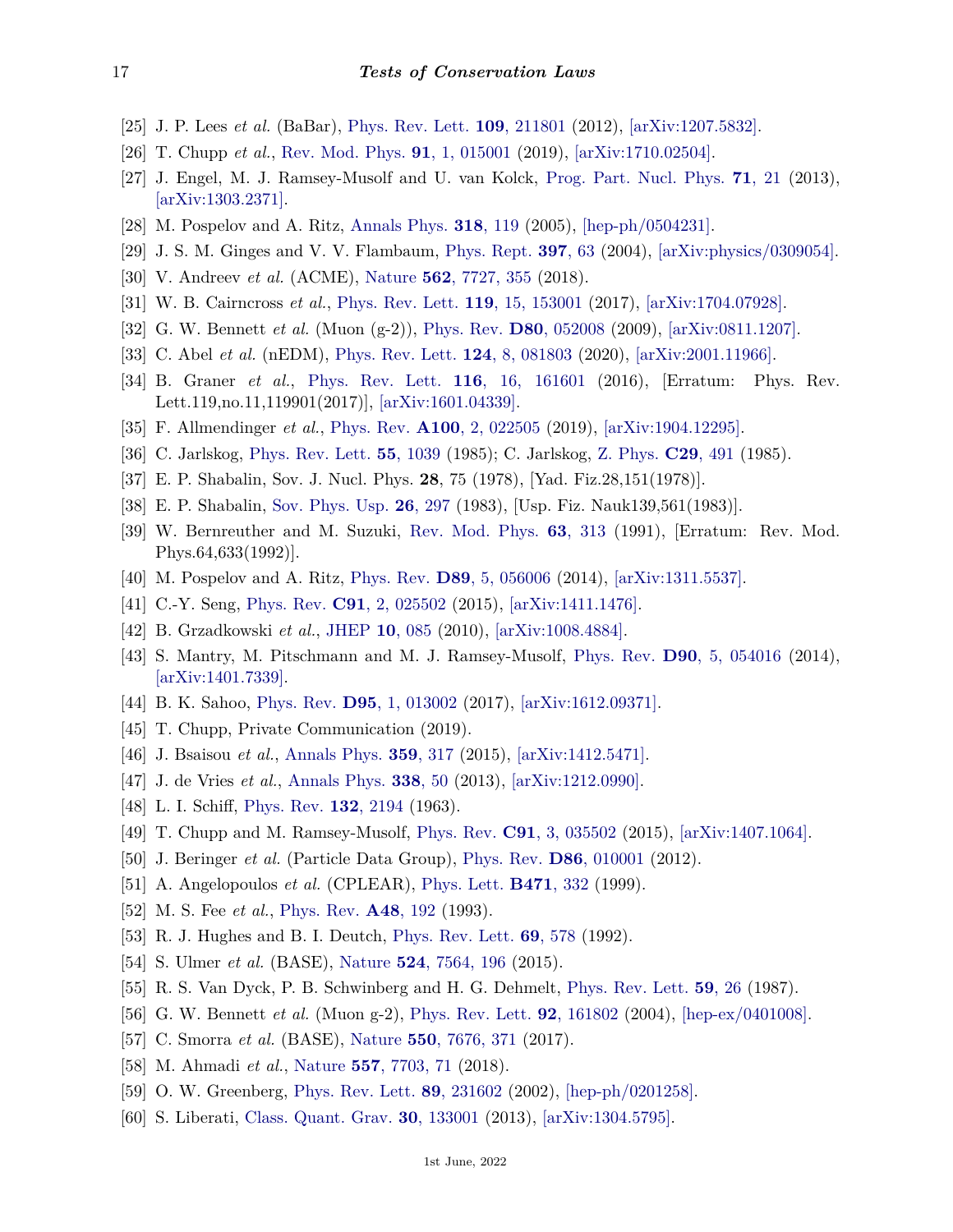- <span id="page-17-0"></span>[61] V. A. Kostelecky and N. Russell, [Rev. Mod. Phys.](http://doi.org/10.1103/RevModPhys.83.11) **83**[, 11](http://doi.org/10.1103/RevModPhys.83.11) (2011), [\[arXiv:0801.0287\].](https://arxiv.org/abs/0801.0287)
- <span id="page-17-1"></span>[62] D. Colladay and V. A. Kostelecky, [Phys. Rev.](http://doi.org/10.1103/PhysRevD.58.116002) **D58**[, 116002](http://doi.org/10.1103/PhysRevD.58.116002) (1998), [\[hep-ph/9809521\].](https://arxiv.org/abs/hep-ph/9809521)
- <span id="page-17-2"></span>[63] S. Weinberg, [Phys. Rev. Lett.](http://doi.org/10.1103/PhysRevLett.43.1566) **43**[, 1566](http://doi.org/10.1103/PhysRevLett.43.1566) (1979).
- <span id="page-17-3"></span>[64] F. Wilczek and A. Zee, [Phys. Rev. Lett.](http://doi.org/10.1103/PhysRevLett.43.1571) **43**[, 1571](http://doi.org/10.1103/PhysRevLett.43.1571) (1979).
- <span id="page-17-4"></span>[65] L. F. Abbott and M. B. Wise, [Phys. Rev.](http://doi.org/10.1103/PhysRevD.22.2208) **D22**[, 2208](http://doi.org/10.1103/PhysRevD.22.2208) (1980).
- <span id="page-17-5"></span>[66] M. Agostini *et al.* (Borexino), [Phys. Rev. Lett.](http://doi.org/10.1103/PhysRevLett.115.231802) **115**[, 231802](http://doi.org/10.1103/PhysRevLett.115.231802) (2015), [\[arXiv:1509.01223\].](https://arxiv.org/abs/1509.01223)
- <span id="page-17-6"></span>[67] E. B. Norman, J. N. Bahcall and M. Goldhaber, [Phys. Rev.](http://doi.org/10.1103/PhysRevD.53.4086) **D53**[, 4086](http://doi.org/10.1103/PhysRevD.53.4086) (1996).
- <span id="page-17-7"></span>[68] G. Bressi *et al.*, [Phys. Rev.](http://doi.org/10.1103/PhysRevA.83.052101) **A83**[, 5, 052101](http://doi.org/10.1103/PhysRevA.83.052101) (2011), [\[arXiv:1102.2766\].](https://arxiv.org/abs/1102.2766)
- <span id="page-17-8"></span>[69] C. Caprini, S. Biller and P. G. Ferreira, [JCAP](http://doi.org/10.1088/1475-7516/2005/02/006) **[0502](http://doi.org/10.1088/1475-7516/2005/02/006)**, 006 (2005), [\[hep-ph/0310066\].](https://arxiv.org/abs/hep-ph/0310066)
- <span id="page-17-9"></span>[70] B. Altschul, [Phys. Rev. Lett.](http://doi.org/10.1103/PhysRevLett.98.261801) **98**[, 261801](http://doi.org/10.1103/PhysRevLett.98.261801) (2007), [\[hep-ph/0703126\].](https://arxiv.org/abs/hep-ph/0703126)
- <span id="page-17-15"></span>[71] A. de Gouvea, Private Communication (2019).
- <span id="page-17-12"></span>[72] A. de Gouvea and P. Vogel, [Prog. Part. Nucl. Phys.](http://doi.org/10.1016/j.ppnp.2013.03.006) **71**[, 75](http://doi.org/10.1016/j.ppnp.2013.03.006) (2013), [\[arXiv:1303.4097\].](https://arxiv.org/abs/1303.4097)
- <span id="page-17-10"></span>[73] S. T. Petcov, Sov. J. Nucl. Phys. **25**, 340 (1977), [Erratum: Yad. Fiz.25,1336(1977)].
- [74] W. J. Marciano and A. I. Sanda, [Phys. Lett.](http://doi.org/10.1016/0370-2693(77)90377-X) **67B**[, 303](http://doi.org/10.1016/0370-2693(77)90377-X) (1977).
- [75] S. M. Bilenky, S. T. Petcov and B. Pontecorvo, [Phys. Lett.](http://doi.org/10.1016/0370-2693(77)90379-3) **67B**[, 309](http://doi.org/10.1016/0370-2693(77)90379-3) (1977).
- [76] T.-P. Cheng and L.-F. Li, [Phys. Rev.](http://doi.org/10.1103/PhysRevD.16.1425) **D16**[, 1425](http://doi.org/10.1103/PhysRevD.16.1425) (1977).
- [77] B. W. Lee and R. E. Shrock, [Phys. Rev.](http://doi.org/10.1103/PhysRevD.16.1444) **D16**[, 1444](http://doi.org/10.1103/PhysRevD.16.1444) (1977).
- <span id="page-17-11"></span>[78] B. W. Lee *et al.*, [Phys. Rev. Lett.](http://doi.org/10.1103/PhysRevLett.38.937) **38**[, 937](http://doi.org/10.1103/PhysRevLett.38.937) (1977), [Erratum: Phys. Rev. Lett.38,1230(1977)].
- <span id="page-17-13"></span>[79] R. H. Bernstein and P. S. Cooper, [Phys. Rept.](http://doi.org/10.1016/j.physrep.2013.07.002) **[532](http://doi.org/10.1016/j.physrep.2013.07.002)**, 27 (2013), [\[arXiv:1307.5787\].](https://arxiv.org/abs/1307.5787)
- <span id="page-17-14"></span>[80] L. Calibbi and G. Signorelli, [Riv. Nuovo Cim.](http://doi.org/10.1393/ncr/i2018-10144-0) **41**[, 2, 71](http://doi.org/10.1393/ncr/i2018-10144-0) (2018), [\[arXiv:1709.00294\].](https://arxiv.org/abs/1709.00294)
- <span id="page-17-16"></span>[81] A. M. Baldini *et al.* (MEG), [Eur. Phys. J.](http://doi.org/10.1140/epjc/s10052-016-4271-x) **C76**[, 8, 434](http://doi.org/10.1140/epjc/s10052-016-4271-x) (2016), [\[arXiv:1605.05081\].](https://arxiv.org/abs/1605.05081)
- <span id="page-17-17"></span>[82] U. Bellgardt *et al.* (SINDRUM), [Nucl. Phys.](http://doi.org/10.1016/0550-3213(88)90462-2) **[B299](http://doi.org/10.1016/0550-3213(88)90462-2)**, 1 (1988).
- <span id="page-17-18"></span>[83] W. H. Bertl *et al.* (SINDRUM II), [Eur. Phys. J.](http://doi.org/10.1140/epjc/s2006-02582-x) **C47**[, 337](http://doi.org/10.1140/epjc/s2006-02582-x) (2006).
- <span id="page-17-19"></span>[84] Y. S. Amhis *et al.* (HFLAV), [Eur. Phys. J. C](http://doi.org/10.1140/epjc/s10052-020-8156-7) **81**[, 3, 226](http://doi.org/10.1140/epjc/s10052-020-8156-7) (2021), [\[arXiv:1909.12524\].](https://arxiv.org/abs/1909.12524)
- <span id="page-17-20"></span>[85] W. Altmannshofer *et al.* (Belle-II), [PTEP](http://doi.org/10.1093/ptep/ptz106) **2019**[, 12, 123C01](http://doi.org/10.1093/ptep/ptz106) (2019), [\[arXiv:1808.10567\].](https://arxiv.org/abs/1808.10567)
- <span id="page-17-21"></span>[86] A. Cerri *et al.*, [CERN Yellow Rep. Monogr.](http://doi.org/10.23731/CYRM-2019-007.867) **7**[, 867](http://doi.org/10.23731/CYRM-2019-007.867) (2019), [\[arXiv:1812.07638\].](https://arxiv.org/abs/1812.07638)
- <span id="page-17-22"></span>[87] A. M. Sirunyan *et al.* (CMS), [Phys. Rev. D](http://doi.org/10.1103/PhysRevD.104.032013) **104**[, 3, 032013](http://doi.org/10.1103/PhysRevD.104.032013) (2021), [\[arXiv:2105.03007\].](https://arxiv.org/abs/2105.03007)
- <span id="page-17-23"></span>[88] R. Kitano, M. Koike and Y. Okada, [Phys. Rev.](http://doi.org/10.1103/PhysRevD.76.059902) **D66**[, 096002](http://doi.org/10.1103/PhysRevD.76.059902) (2002), [Erratum: Phys. Rev.D76,059902(2007)], [\[hep-ph/0203110\].](https://arxiv.org/abs/hep-ph/0203110)
- <span id="page-17-24"></span>[89] A. Pich, [Prog. Part. Nucl. Phys.](http://doi.org/10.1016/j.ppnp.2013.11.002) **75**[, 41](http://doi.org/10.1016/j.ppnp.2013.11.002) (2014), [\[arXiv:1310.7922\].](https://arxiv.org/abs/1310.7922)
- <span id="page-17-25"></span>[90] D. Ambrose *et al.* (BNL), [Phys. Rev. Lett.](http://doi.org/10.1103/PhysRevLett.81.5734) **81**[, 5734](http://doi.org/10.1103/PhysRevLett.81.5734) (1998), [\[hep-ex/9811038\].](https://arxiv.org/abs/hep-ex/9811038)
- <span id="page-17-26"></span>[91] A. Sher *et al.*, [Phys. Rev.](http://doi.org/10.1103/PhysRevD.72.012005) **D72**[, 012005](http://doi.org/10.1103/PhysRevD.72.012005) (2005), [\[hep-ex/0502020\].](https://arxiv.org/abs/hep-ex/0502020)
- <span id="page-17-27"></span>[92] R. Aaij *et al.* (LHCb), [JHEP](http://doi.org/10.1007/JHEP03(2018)078) **03**[, 078](http://doi.org/10.1007/JHEP03(2018)078) (2018), [\[arXiv:1710.04111\].](https://arxiv.org/abs/1710.04111)
- <span id="page-17-28"></span>[93] R. Aaij *et al.* (LHCb), [Phys. Lett.](http://doi.org/10.1016/j.physletb.2016.01.029) **[B754](http://doi.org/10.1016/j.physletb.2016.01.029)**, 167 (2016), [\[arXiv:1512.00322\].](https://arxiv.org/abs/1512.00322)
- <span id="page-17-29"></span>[94] G. Aad *et al.* (ATLAS), [Phys. Rev.](http://doi.org/10.1103/PhysRevD.90.072010) **D90**[, 7, 072010](http://doi.org/10.1103/PhysRevD.90.072010) (2014), [\[arXiv:1408.5774\].](https://arxiv.org/abs/1408.5774)
- <span id="page-17-30"></span>[95] G. Aad *et al.* (ATLAS), [Nature Phys.](http://doi.org/10.1038/s41567-021-01225-z) **17**[, 7, 819](http://doi.org/10.1038/s41567-021-01225-z) (2021), [\[arXiv:2105.12491\].](https://arxiv.org/abs/2105.12491)
- <span id="page-17-31"></span>[96] G. Aad *et al.* (ATLAS), [Phys. Lett.](http://doi.org/10.1016/j.physletb.2019.135148) **B801**[, 135148](http://doi.org/10.1016/j.physletb.2019.135148) (2020), [\[arXiv:1909.10235\].](https://arxiv.org/abs/1909.10235)
- <span id="page-17-32"></span>[97] G. Aad *et al.* (ATLAS), [Phys. Lett.](http://doi.org/10.1016/j.physletb.2019.135069) **B800**[, 135069](http://doi.org/10.1016/j.physletb.2019.135069) (2020), [\[arXiv:1907.06131\].](https://arxiv.org/abs/1907.06131)
- [98] A. M. Sirunyan *et al.* (CMS), [JHEP](http://doi.org/10.1007/JHEP06(2018)001) **06**[, 001](http://doi.org/10.1007/JHEP06(2018)001) (2018), [\[arXiv:1712.07173\].](https://arxiv.org/abs/1712.07173)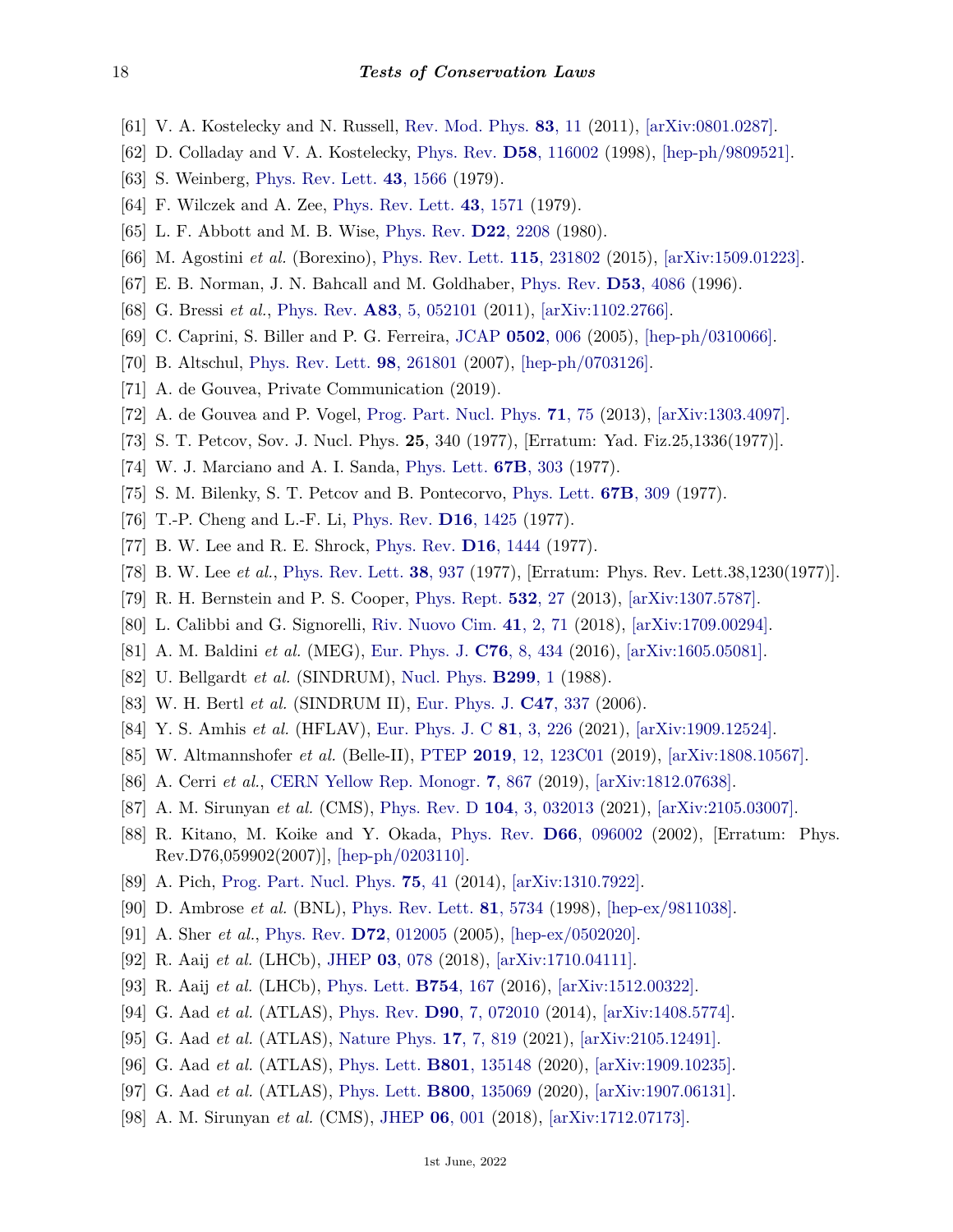- <span id="page-18-0"></span>[99] S. Dell'Oro *et al.*, [Adv. High Energy Phys.](http://doi.org/10.1155/2016/2162659) **2016**[, 2162659](http://doi.org/10.1155/2016/2162659) (2016), [\[arXiv:1601.07512\].](https://arxiv.org/abs/1601.07512)
- <span id="page-18-1"></span>[100] J. Engel and J. Menéndez, [Rept. Prog. Phys.](http://doi.org/10.1088/1361-6633/aa5bc5) **80**[, 4, 046301](http://doi.org/10.1088/1361-6633/aa5bc5) (2017), [\[arXiv:1610.06548\].](https://arxiv.org/abs/1610.06548)
- <span id="page-18-2"></span>[101] A. Gando *et al.* (KamLAND-Zen), [Phys. Rev. Lett.](http://doi.org/10.1103/PhysRevLett.117.109903) **117**[, 8, 082503](http://doi.org/10.1103/PhysRevLett.117.109903) (2016), [Addendum: Phys. Rev. Lett.117,no.10,109903(2016)], [\[arXiv:1605.02889\].](https://arxiv.org/abs/1605.02889)
- <span id="page-18-3"></span>[102] P. Fileviez Perez, [Phys. Rept.](http://doi.org/10.1016/j.physrep.2015.09.001) **[597](http://doi.org/10.1016/j.physrep.2015.09.001)**, 1 (2015), [\[arXiv:1501.01886\].](https://arxiv.org/abs/1501.01886)
- <span id="page-18-4"></span>[103] M. Aaboud *et al.* (ATLAS), [JHEP](http://doi.org/10.1007/JHEP01(2019)016) **01**[, 016](http://doi.org/10.1007/JHEP01(2019)016) (2019), [\[arXiv:1809.11105\].](https://arxiv.org/abs/1809.11105)
- <span id="page-18-5"></span>[104] A. M. Sirunyan *et al.* (CMS), [JHEP](http://doi.org/10.1007/JHEP05(2018)148) **05**[, 05, 148](http://doi.org/10.1007/JHEP05(2018)148) (2018), [\[arXiv:1803.11116\].](https://arxiv.org/abs/1803.11116)
- <span id="page-18-6"></span>[105] J. Kaulard *et al.* (SINDRUM II), [Phys. Lett.](http://doi.org/10.1016/S0370-2693(97)01423-8) **[B422](http://doi.org/10.1016/S0370-2693(97)01423-8)**, 334 (1998).
- <span id="page-18-7"></span>[106] Y. Miyazaki *et al.* (Belle), [Phys. Lett.](http://doi.org/10.1016/j.physletb.2013.01.032) **[B719](http://doi.org/10.1016/j.physletb.2013.01.032)**, 346 (2013), [\[arXiv:1206.5595\].](https://arxiv.org/abs/1206.5595)
- <span id="page-18-8"></span>[107] E. Cortina Gil *et al.* (NA62), [Phys. Lett.](http://doi.org/10.1016/j.physletb.2019.07.041) **B797**[, 134794](http://doi.org/10.1016/j.physletb.2019.07.041) (2019), [\[arXiv:1905.07770\].](https://arxiv.org/abs/1905.07770)
- <span id="page-18-9"></span>[108] R. Aaij *et al.* (LHCb), [JHEP](http://doi.org/10.1007/JHEP06(2021)044) **06**[, 044](http://doi.org/10.1007/JHEP06(2021)044) (2021), [\[arXiv:2011.00217\].](https://arxiv.org/abs/2011.00217)
- <span id="page-18-10"></span>[109] R. Aaij *et al.* (LHCb), [Phys. Rev. Lett.](http://doi.org/10.1103/PhysRevLett.112.131802) **112**[, 13, 131802](http://doi.org/10.1103/PhysRevLett.112.131802) (2014), [\[arXiv:1401.5361\].](https://arxiv.org/abs/1401.5361)
- <span id="page-18-11"></span>[110] A. Abada *et al.*, [JHEP](http://doi.org/10.1007/JHEP02(2018)169) **02**[, 169](http://doi.org/10.1007/JHEP02(2018)169) (2018), [\[arXiv:1712.03984\].](https://arxiv.org/abs/1712.03984)
- <span id="page-18-12"></span>[111] M. Anderson *et al.* (SNO+), [Phys. Rev. D](http://doi.org/10.1103/PhysRevD.99.032008) **99**[, 3, 032008](http://doi.org/10.1103/PhysRevD.99.032008) (2019), [\[arXiv:1812.05552\].](https://arxiv.org/abs/1812.05552)
- <span id="page-18-13"></span>[112] K. Abe *et al.* (Super-Kamiokande), [Phys. Rev.](http://doi.org/10.1103/PhysRevD.95.012004) **D95**[, 1, 012004](http://doi.org/10.1103/PhysRevD.95.012004) (2017), [\[arXiv:1610.03597\].](https://arxiv.org/abs/1610.03597)
- <span id="page-18-14"></span>[113] M. Baldo-Ceolin *et al.*, [Z. Phys.](http://doi.org/10.1007/BF01580321) **C63**[, 409](http://doi.org/10.1007/BF01580321) (1994).
- <span id="page-18-15"></span>[114] K. Abe *et al.* (Super-Kamiokande), [Phys. Rev.](http://doi.org/10.1103/PhysRevD.91.072006) **D91**[, 072006](http://doi.org/10.1103/PhysRevD.91.072006) (2015), [\[arXiv:1109.4227\].](https://arxiv.org/abs/1109.4227)
- <span id="page-18-16"></span>[115] D. G. Phillips, II *et al.*, [Phys. Rept.](http://doi.org/10.1016/j.physrep.2015.11.001) **[612](http://doi.org/10.1016/j.physrep.2015.11.001)**, 1 (2016), [\[arXiv:1410.1100\].](https://arxiv.org/abs/1410.1100)
- <span id="page-18-17"></span>[116] G. Abbiendi *et al.* (OPAL), [Phys. Lett.](http://doi.org/10.1016/S0370-2693(98)01570-6) **[B447](http://doi.org/10.1016/S0370-2693(98)01570-6)**, 157 (1999), [\[hep-ex/9901011\].](https://arxiv.org/abs/hep-ex/9901011)
- <span id="page-18-18"></span>[117] D. Sahoo *et al.* (Belle), [Phys. Rev. D](http://doi.org/10.1103/PhysRevD.102.111101) **102**[, 111101](http://doi.org/10.1103/PhysRevD.102.111101) (2020), [\[arXiv:2010.15361\].](https://arxiv.org/abs/2010.15361)
- <span id="page-18-19"></span>[118] P. del Amo Sanchez *et al.* (BaBar), [Phys. Rev.](http://doi.org/10.1103/PhysRevD.83.091101) **D83**[, 091101](http://doi.org/10.1103/PhysRevD.83.091101) (2011), [\[arXiv:1101.3830\].](https://arxiv.org/abs/1101.3830)
- <span id="page-18-20"></span>[119] P. Bloch *et al.* (Geneva-Saclay), [Phys. Lett.](http://doi.org/10.1016/0370-2693(76)90758-9) **60B**[, 393](http://doi.org/10.1016/0370-2693(76)90758-9) (1976).
- <span id="page-18-21"></span>[120] A. Angelopoulos *et al.* (CPLEAR), [Phys. Lett.](http://doi.org/10.1016/S0370-2693(98)01355-0) **[B444](http://doi.org/10.1016/S0370-2693(98)01355-0)**, 38 (1998).
- <span id="page-18-22"></span>[121] A. Angelopoulos *et al.* (CPLEAR), [Eur. Phys. J.](http://doi.org/10.1007/s100520100793) **[C22](http://doi.org/10.1007/s100520100793)**, 55 (2001).
- <span id="page-18-23"></span>[122] R. Aaij *et al.* (LHCb), [Phys. Rev. Lett.](http://doi.org/10.1103/PhysRevLett.127.111801) **127**[, 11, 111801](http://doi.org/10.1103/PhysRevLett.127.111801) (2021), [\[arXiv:2106.03744\].](https://arxiv.org/abs/2106.03744)
- <span id="page-18-24"></span>[123] A. A. Petrov, [Int. J. Mod. Phys.](http://doi.org/10.1142/S0217751X06034902) **A21**[, 5686](http://doi.org/10.1142/S0217751X06034902) (2006), [\[hep-ph/0611361\].](https://arxiv.org/abs/hep-ph/0611361)
- <span id="page-18-25"></span>[124] D. Ambrose *et al.* (BNL E871), [Phys. Rev. Lett.](http://doi.org/10.1103/PhysRevLett.81.4309) **81**[, 4309](http://doi.org/10.1103/PhysRevLett.81.4309) (1998), [\[hep-ex/9810007\].](https://arxiv.org/abs/hep-ex/9810007)
- <span id="page-18-26"></span>[125] V. Cirigliano *et al.*, [Rev. Mod. Phys.](http://doi.org/10.1103/RevModPhys.84.399) **84**[, 399](http://doi.org/10.1103/RevModPhys.84.399) (2012), [\[arXiv:1107.6001\].](https://arxiv.org/abs/1107.6001)
- <span id="page-18-27"></span>[126] F. Ambrosino *et al.* (KLOE), [Phys. Lett.](http://doi.org/10.1016/j.physletb.2009.01.037) **[B672](http://doi.org/10.1016/j.physletb.2009.01.037)**, 203 (2009), [\[arXiv:0811.1007\].](https://arxiv.org/abs/0811.1007)
- <span id="page-18-28"></span>[127] R. Aaij *et al.* (LHCb), [Phys. Rev. Lett.](http://doi.org/10.1103/PhysRevLett.125.231801) **125**[, 23, 231801](http://doi.org/10.1103/PhysRevLett.125.231801) (2020), [\[arXiv:2001.10354\].](https://arxiv.org/abs/2001.10354)
- <span id="page-18-29"></span>[128] E. Cortina Gil *et al.* (NA62), [JHEP](http://doi.org/10.1007/JHEP06(2021)093) **06**[, 093](http://doi.org/10.1007/JHEP06(2021)093) (2021), [\[arXiv:2103.15389\].](https://arxiv.org/abs/2103.15389)
- <span id="page-18-30"></span>[129] J. Brod, M. Gorbahn and E. Stamou, [Phys. Rev.](http://doi.org/10.1103/PhysRevD.83.034030) **D83**[, 034030](http://doi.org/10.1103/PhysRevD.83.034030) (2011), [\[arXiv:1009.0947\].](https://arxiv.org/abs/1009.0947)
- <span id="page-18-31"></span>[130] J. Brod, M. Gorbahn and E. Stamou, in "19th International Conference on B-Physics at Frontier Machines," (2021), [\[arXiv:2105.02868\].](https://arxiv.org/abs/2105.02868)
- <span id="page-18-32"></span>[131] J. K. Ahn *et al.* (KOTO), [Phys. Rev. Lett.](http://doi.org/10.1103/PhysRevLett.122.021802) **122**[, 2, 021802](http://doi.org/10.1103/PhysRevLett.122.021802) (2019), [\[arXiv:1810.09655\].](https://arxiv.org/abs/1810.09655)
- <span id="page-18-34"></span><span id="page-18-33"></span>[132] R. Aaij *et al.* (LHCb), [Phys. Lett.](http://doi.org/10.1016/j.physletb.2013.06.037) **[B725](http://doi.org/10.1016/j.physletb.2013.06.037)**, 15 (2013), [\[arXiv:1305.5059\].](https://arxiv.org/abs/1305.5059)
- [133] S. Bifani *et al.*, [J. Phys.](http://doi.org/10.1088/1361-6471/aaf5de) **G46**[, 2, 023001](http://doi.org/10.1088/1361-6471/aaf5de) (2019), [\[arXiv:1809.06229\].](https://arxiv.org/abs/1809.06229)
- <span id="page-18-36"></span><span id="page-18-35"></span>[134] R. Aaij *et al.* (LHCb), [Phys. Rev. Lett.](http://doi.org/10.1103/PhysRevLett.122.191801) **122**[, 19, 191801](http://doi.org/10.1103/PhysRevLett.122.191801) (2019), [\[arXiv:1903.09252\].](https://arxiv.org/abs/1903.09252)
- [135] R. Aaij *et al.* (LHCb), [Nature Phys.](http://doi.org/10.1038/s41567-021-01478-8) **18**[, 3, 277](http://doi.org/10.1038/s41567-021-01478-8) (2022), [\[arXiv:2103.11769\].](https://arxiv.org/abs/2103.11769)
- <span id="page-18-37"></span>[136] R. Aaij *et al.* (LHCb), [JHEP](http://doi.org/10.1007/JHEP08(2017)055) **08**[, 055](http://doi.org/10.1007/JHEP08(2017)055) (2017), [\[arXiv:1705.05802\].](https://arxiv.org/abs/1705.05802)